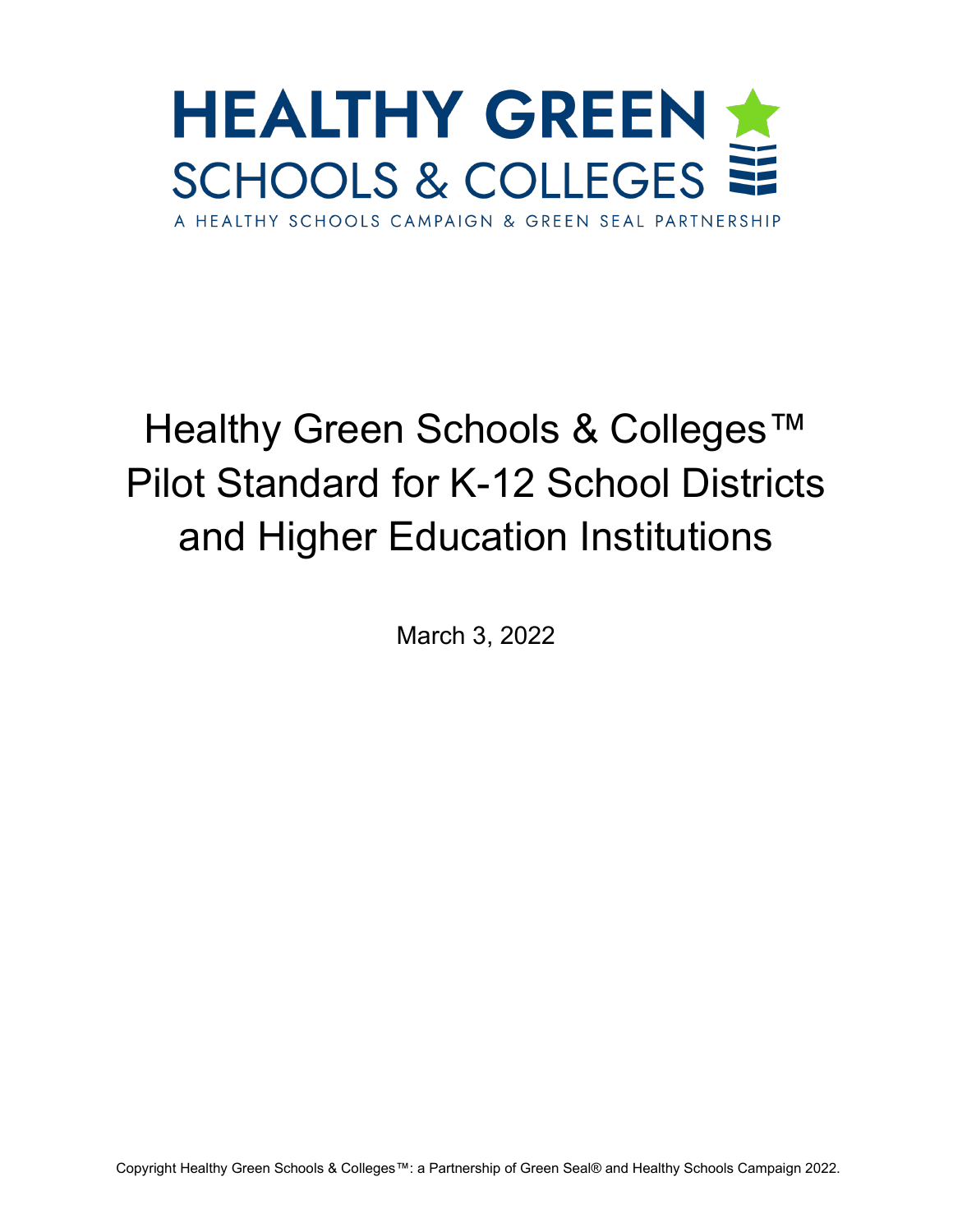# Healthy Green Schools & Colleges Standard

| 1.1 Healthy Green Schools & Colleges Minimum Certification Criteria (Required) 3                                 |  |  |
|------------------------------------------------------------------------------------------------------------------|--|--|
|                                                                                                                  |  |  |
| Section 2: Procurement of Facility Operations and Maintenance Products 4                                         |  |  |
|                                                                                                                  |  |  |
|                                                                                                                  |  |  |
| and the control of the control of the control of the control of the control of the control of the control of the |  |  |
|                                                                                                                  |  |  |
|                                                                                                                  |  |  |
|                                                                                                                  |  |  |
|                                                                                                                  |  |  |
|                                                                                                                  |  |  |
|                                                                                                                  |  |  |
|                                                                                                                  |  |  |
|                                                                                                                  |  |  |
| 4.1.2 Systems Able to Meet Required Outdoor Air Inflow Rates (4 points)19                                        |  |  |
| 4.1.3 Systems Unable to Meet Required Outdoor Air Inflow Rates (3 points)19                                      |  |  |
|                                                                                                                  |  |  |
|                                                                                                                  |  |  |
|                                                                                                                  |  |  |
|                                                                                                                  |  |  |
|                                                                                                                  |  |  |
|                                                                                                                  |  |  |
|                                                                                                                  |  |  |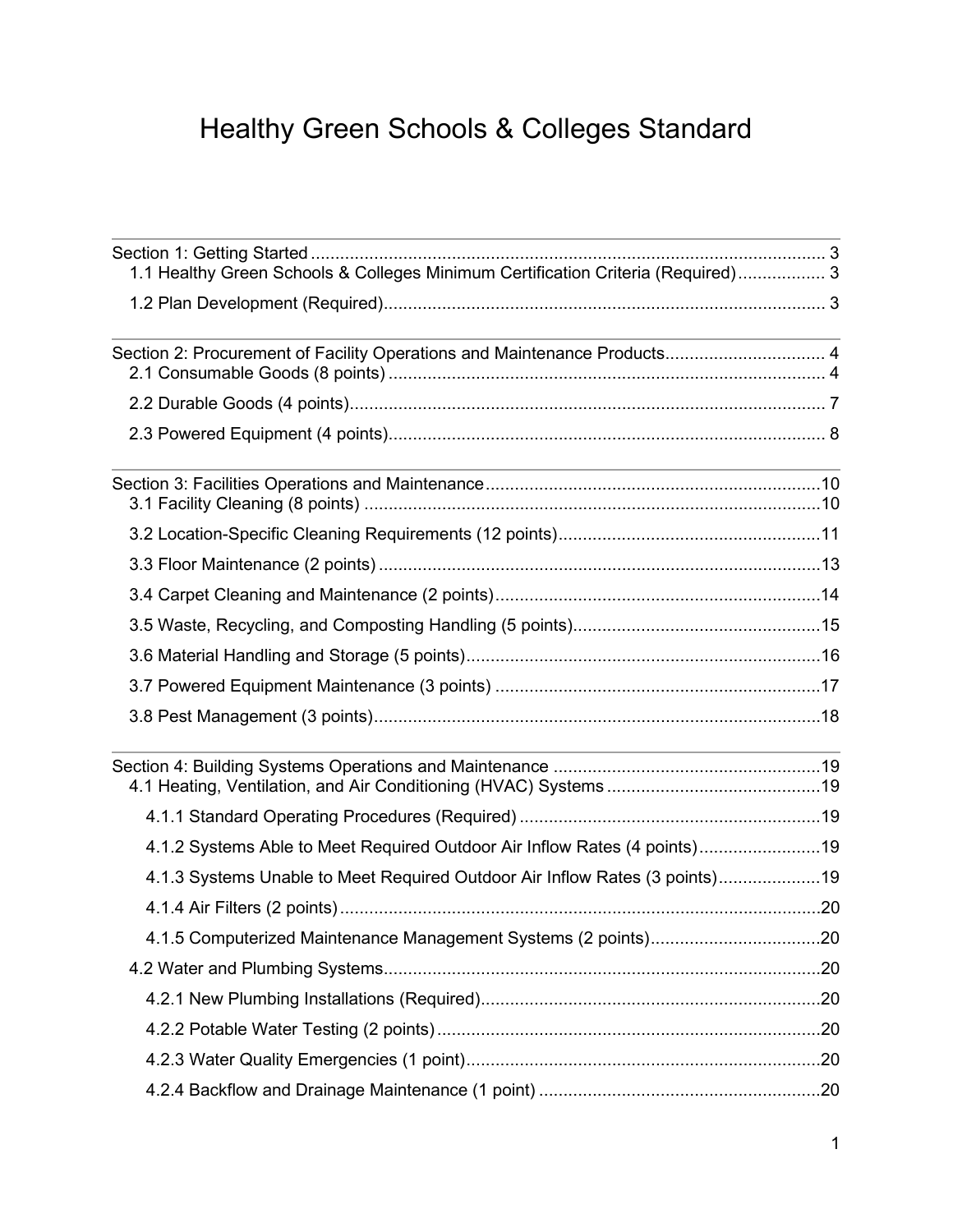| 5.2 Performance Measurement, Metrics, and Data Tracking (2 points)25              |  |
|-----------------------------------------------------------------------------------|--|
|                                                                                   |  |
|                                                                                   |  |
|                                                                                   |  |
|                                                                                   |  |
|                                                                                   |  |
| Appendix 4: Approved Third-Party Certifications for Consumable Goods Purchasing32 |  |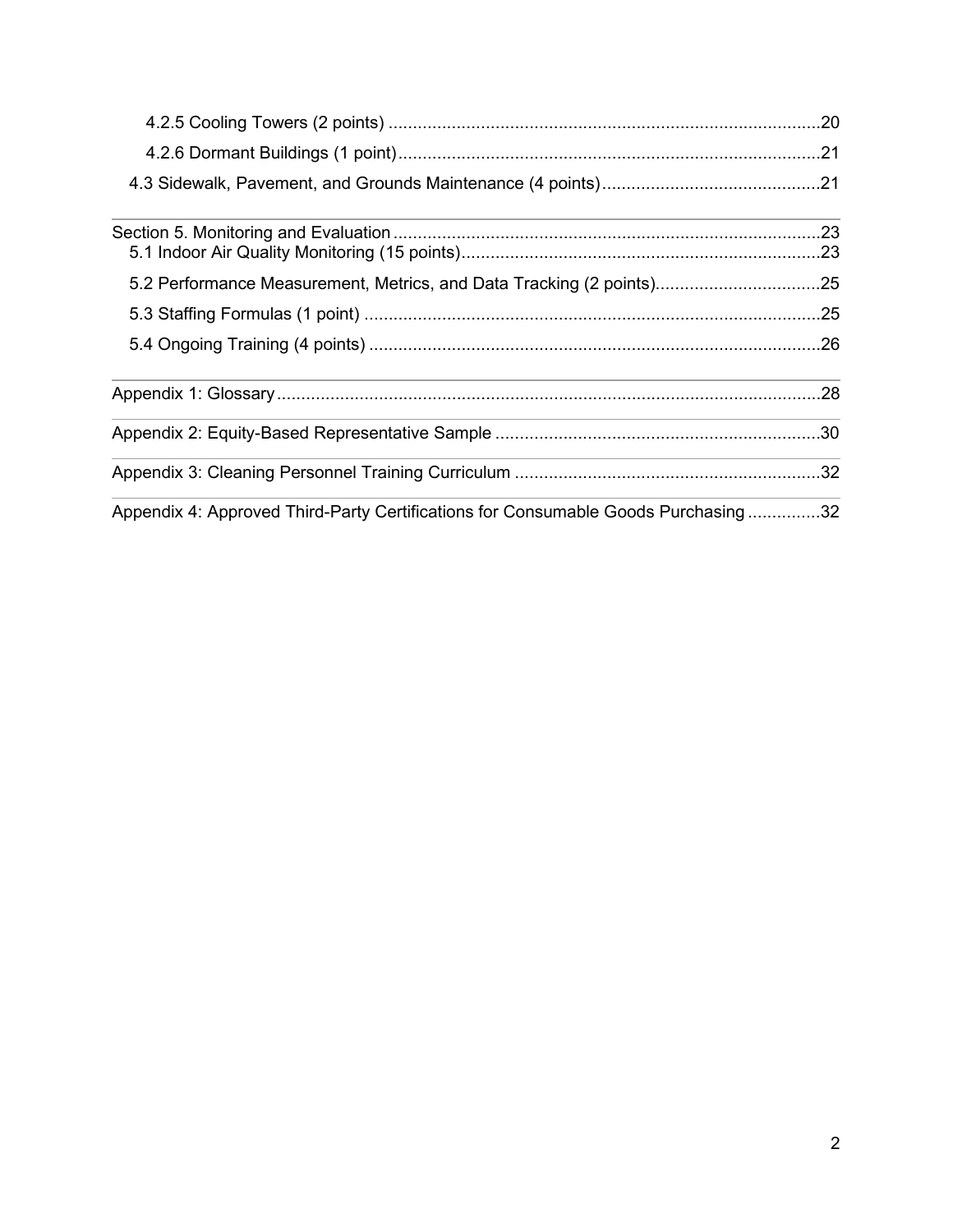# <span id="page-3-0"></span>Section 1: Getting Started

# <span id="page-3-1"></span>1.1 Healthy Green Schools & Colleges Minimum Certification Criteria (Required)

Complete all the items on the Healthy Green Schools & Colleges [Minimum Certification Criteria](https://www.healthygreenschools.org/about/standard/minimum-certification-criteria/)  [list](https://www.healthygreenschools.org/about/standard/minimum-certification-criteria/)<sup>[1](#page-3-3)</sup>.

# <span id="page-3-2"></span>1.2 Plan Development (Required)

Create a written, institution-level Facility Operations and Maintenance Plan, soliciting input from representatives of, at minimum, the following stakeholder groups:

- custodial,
- maintenance,
- grounds,
- handler for contracted services.
- site-level administrator,
- employee and/or teacher union representatives, and
- Equity-Based Representative Sample (Appendix 2) of students or parents.

The Facility Operations and Maintenance Plan must include the following:

- standard operating procedures related to healthy, safe, sustainable, and equitable operations and maintenance across the institution,
- schedules for routine and periodic cleaning operations, and
- alternative procedures or schedules in specific buildings across the institution.

<span id="page-3-3"></span><sup>1</sup> https://www.healthygreenschools.org/about/standard/minimum-certification-criteria/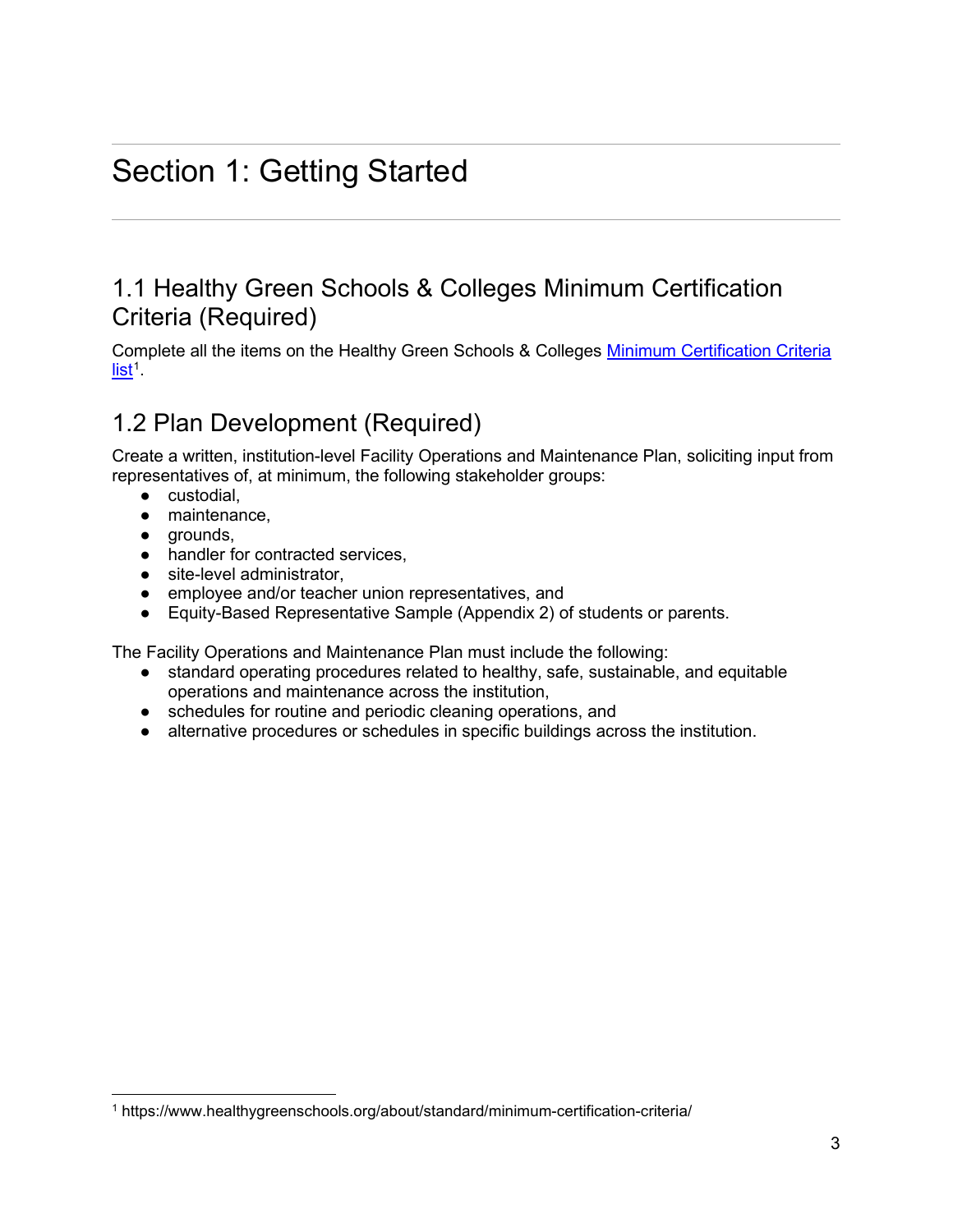# <span id="page-4-0"></span>Section 2: Procurement of Facility Operations and Maintenance Products

Purchase *environmentally preferable products*, as described in Sections 2.1–2.3. Products must be purchased during the *performance period* to contribute toward meeting the criteria.

Where federal, state, local, or tribal regulations also apply, comply with the most stringent requirement.

# <span id="page-4-1"></span>2.1 Consumable Goods (8 points)

At the institution level, purchase environmentally preferable consumable goods during the *performance period*. Points are awarded according to the following table.

| <b>Percentage of Purchases (by Cost)</b> | <b>Points</b>             |
|------------------------------------------|---------------------------|
| 25                                       | Required for all projects |
| 50                                       |                           |
|                                          |                           |
| $85+$                                    |                           |

#### **Points for Green Consumable Goods**

Consumable goods include the following categories:

- general-purpose cleaning products,
- *sanitizing* and *disinfecting* products,
- specialty cleaning products,
- hand soaps and alcohol-based hand *sanitizers*,
- laundry care products,
- sanitary paper products,
- printing and writing paper,
- disposable menstrual products,
- trash, recycling, and composting can liners,
- paints, coatings, stains, and sealers, and
- ice melt and snow and ice removal products.

For all categories, purchase products that meet the criteria listed in the following table. See Appendix 3, Approved Third-Party Certifications for Consumable Goods Purchasing, for other approved programs.

#### **Environmentally Preferable Purchasing Criteria for Consumable Goods**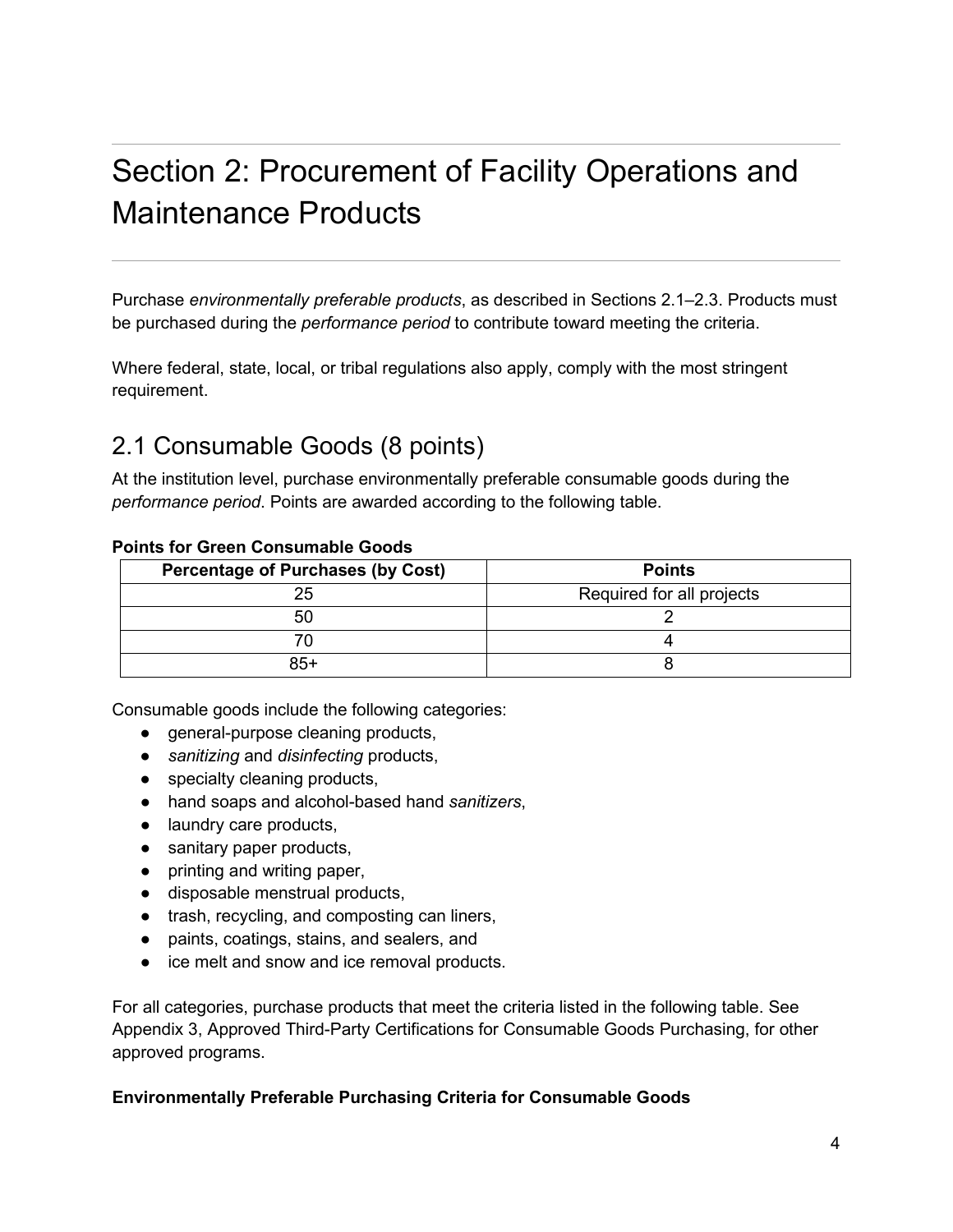| <b>Product</b>                                                                                                                                                                                                                                                                                                                                                                   | <b>Criteria</b>                                                                                                                                                  |
|----------------------------------------------------------------------------------------------------------------------------------------------------------------------------------------------------------------------------------------------------------------------------------------------------------------------------------------------------------------------------------|------------------------------------------------------------------------------------------------------------------------------------------------------------------|
| General-purpose cleaning products, including<br>all-purpose cleaners and degreasers<br>bathroom cleaners and deodorizers<br>$\bullet$<br>(includes hard surface, toilet, and<br>urinal)<br>glass, mirror, and window cleaners<br>carpet, rug, and upholstery cleaners<br>(includes routine and spot-cleaning<br>products)<br>floor cleaners, strippers, sealers, and<br>finishes | Select products certified to Green Seal or<br>other approved program                                                                                             |
| Sanitizing and disinfecting products                                                                                                                                                                                                                                                                                                                                             | Select products that meet all requirements in<br>2.1.1                                                                                                           |
| Specialty cleaning products, including<br>metal polishes<br>furniture polishes<br>$\bullet$<br>graffiti removers<br>gum removers<br>lime and scale removers<br>mildew removers<br>drain and grease trap additives<br>odor removal<br>dish soap                                                                                                                                   | Select products certified to Green Seal or<br>other approved program                                                                                             |
| Hand soaps and alcohol-based hand<br>sanitizing products                                                                                                                                                                                                                                                                                                                         | Select products certified to Green Seal or<br>other approved program                                                                                             |
| Laundry care products                                                                                                                                                                                                                                                                                                                                                            | Select products certified to Green Seal or<br>other approved program                                                                                             |
| Sanitary paper products, including<br>• toilet tissue<br>facial tissue<br>paper towels<br>napkins                                                                                                                                                                                                                                                                                | Select products certified to Green Seal or<br>other approved program                                                                                             |
| Printing and writing paper                                                                                                                                                                                                                                                                                                                                                       | Select products certified to Green Seal or<br>other approved program                                                                                             |
| Disposable menstrual products                                                                                                                                                                                                                                                                                                                                                    | Select products that are free of colored dyes<br>and are fragrance-free, or that comply with<br>International Fragrance Association's (IFRA)<br>safety standards |
| Trash, recycling, and composting can liners                                                                                                                                                                                                                                                                                                                                      | Select products that contain minimum 30%<br>postconsumer recycled content                                                                                        |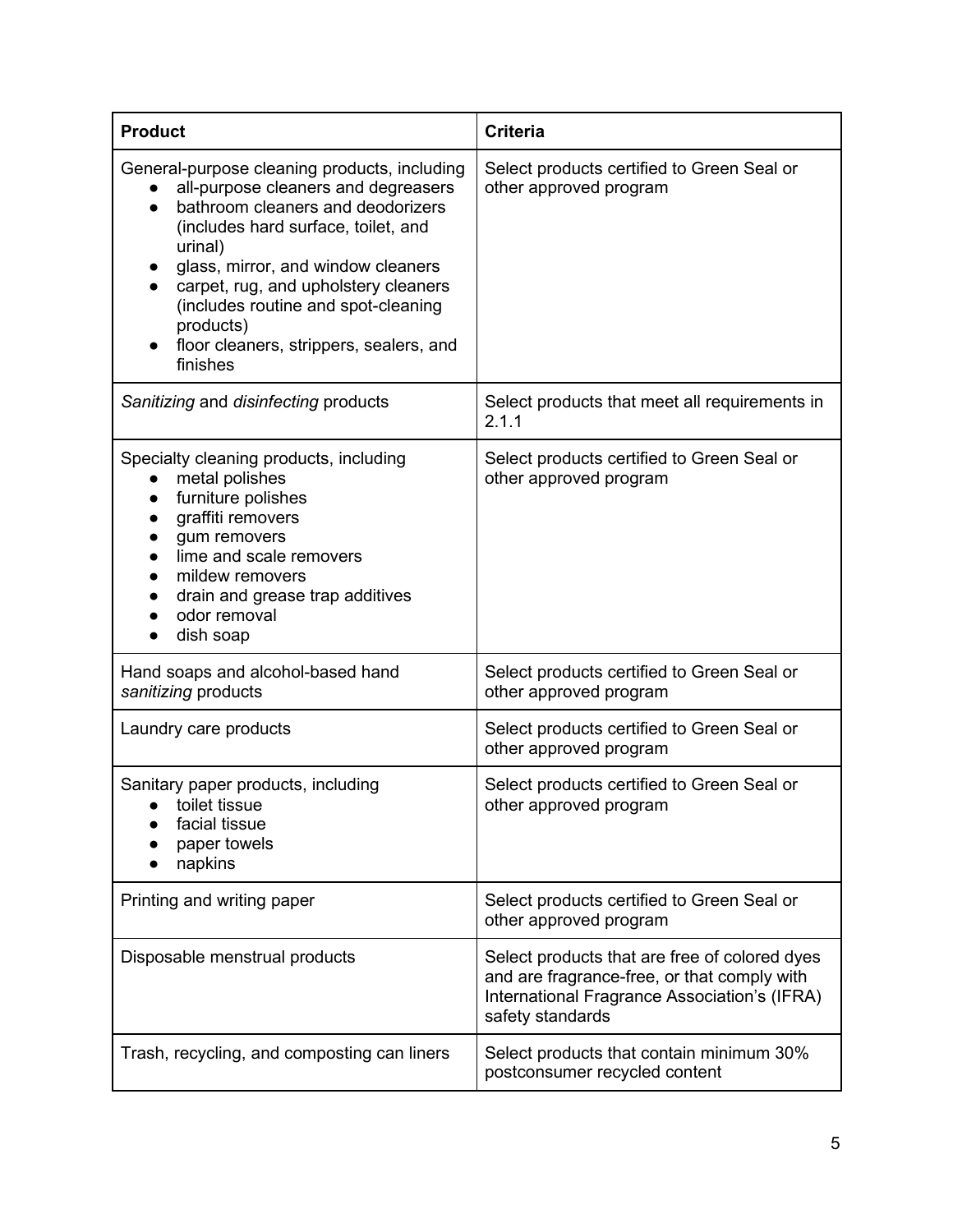| Paints, coatings, stains, and sealers      | Select products certified to Green Seal GS-11<br>Edition 4.0, or other approved program                                          |
|--------------------------------------------|----------------------------------------------------------------------------------------------------------------------------------|
| Ice melt and snow and ice removal products | Select products that do not contain chloride,<br>sodium chloride, magnesium chloride,<br>potassium chloride, or calcium chloride |

## 2.1.1 Sanitizing and Disinfecting Products

Purchase *sanitizers* and *disinfectants*, including antimicrobial mold and mildew cleaners, that meet the following requirements.

### **2.1.1.1 DfE-Certified Disinfectants**

Products carry the Design for the Environment (DfE) label and contain only the following active ingredients:

- hydrogen peroxide,\*\*
- citric acid.
- lactic acid,
- ethanol,
- isopropyl alcohol,
- peroxyacetic acid,\*\*
- sodium bisulfate, and/or
- additional antimicrobial active ingredients approved by U.S. Environmental Protection Agency (EPA) for the Design for the Environment for Pesticides program.

\*\*The combination of hydrogen peroxide and peroxyacetic acid is a designated asthmagen, so avoid products that contain both.

### OR

#### **2.1.1.2 Alternative Allowable Active Ingredients**

Products or product additives contain only the following active ingredients:

- hypochlorous acid (sold off the shelf or device-generated on-site), or
- aqueous ozone (device-generated on-site).

#### AND

#### **2.1.1.3 Prohibited Active Ingredients**

No products shall contain any of the following active ingredients:

- quaternary ammonium compounds ("quats"),
- sodium hypochlorite (i.e., chlorine bleach),
- phenols (e.g., phenol, o-Benzyl-p-chlorophenol, o-Phenylphenol, chloroxylenol), or
- glutaraldehyde.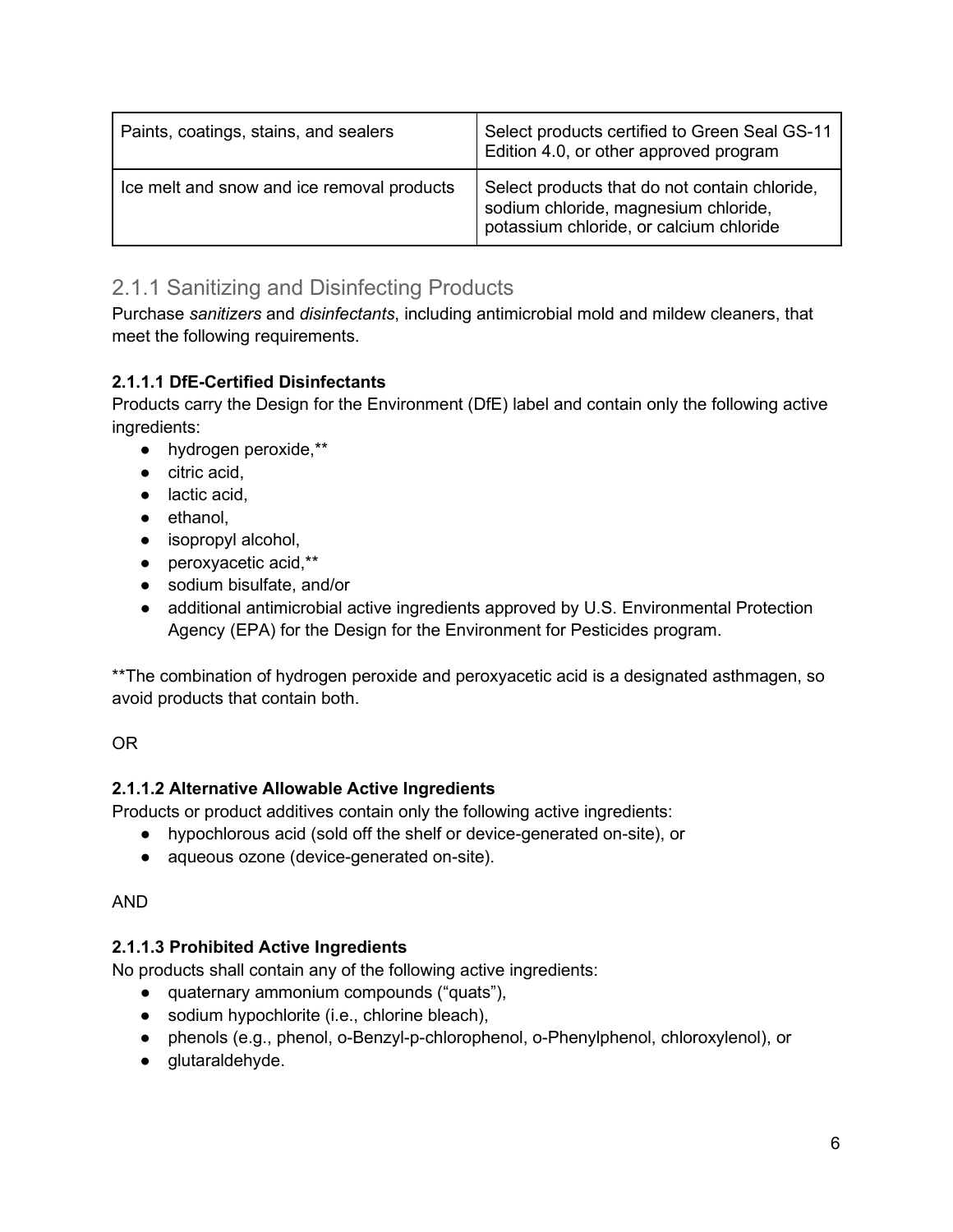# <span id="page-7-0"></span>2.2 Durable Goods (4 points)

At the institution level, purchase environmentally preferable durable goods during the *performance period*. Points are awarded according to the following table.

| <b>Percentage of Purchases (by Cost)</b> | <b>Points</b>             |
|------------------------------------------|---------------------------|
| 25                                       | Required for all projects |
| 50                                       |                           |
|                                          |                           |
| 85+                                      |                           |

#### **Points for Green Durable Goods**

Durable goods include the following categories:

- receptacles and dispensers,
- water softeners for drinking fountains,
- on-site electricity generators,
- hand dryers and paper towel dispensers,
- floor cleaning tools and accessories,
- cleaning cloths,
- tools,
- filters, and
- stand alone air filtration units.

For all categories, purchase products that are certified to Green Seal (when available) or meet the criteria listed in the following table.

#### **Environmentally Preferable Purchasing Criteria for Durable Goods**

| <b>Product</b>                                                                                                 | <b>Criteria</b>                                                                                              |
|----------------------------------------------------------------------------------------------------------------|--------------------------------------------------------------------------------------------------------------|
| Receptacles and dispensers, including<br>restroom menstrual product<br>receptacles<br>paper product dispensers | Select touch-free systems that comply with<br>Americans with Disabilities Act (ADA)                          |
| Water softeners for drinking fountains                                                                         | Select metered water softeners                                                                               |
| On-site electricity generators                                                                                 | Select U.S. EPA Energy Star-certified<br>products                                                            |
| Hand dryers and paper towel dispensers                                                                         | Select low-energy, touch-free systems                                                                        |
| Floor-cleaning tools and accessories,<br>including<br>mops<br>pads<br>brushes<br>other accessories             | Select products certified to Green Seal or<br>other approved program or are made from<br>reusable microfiber |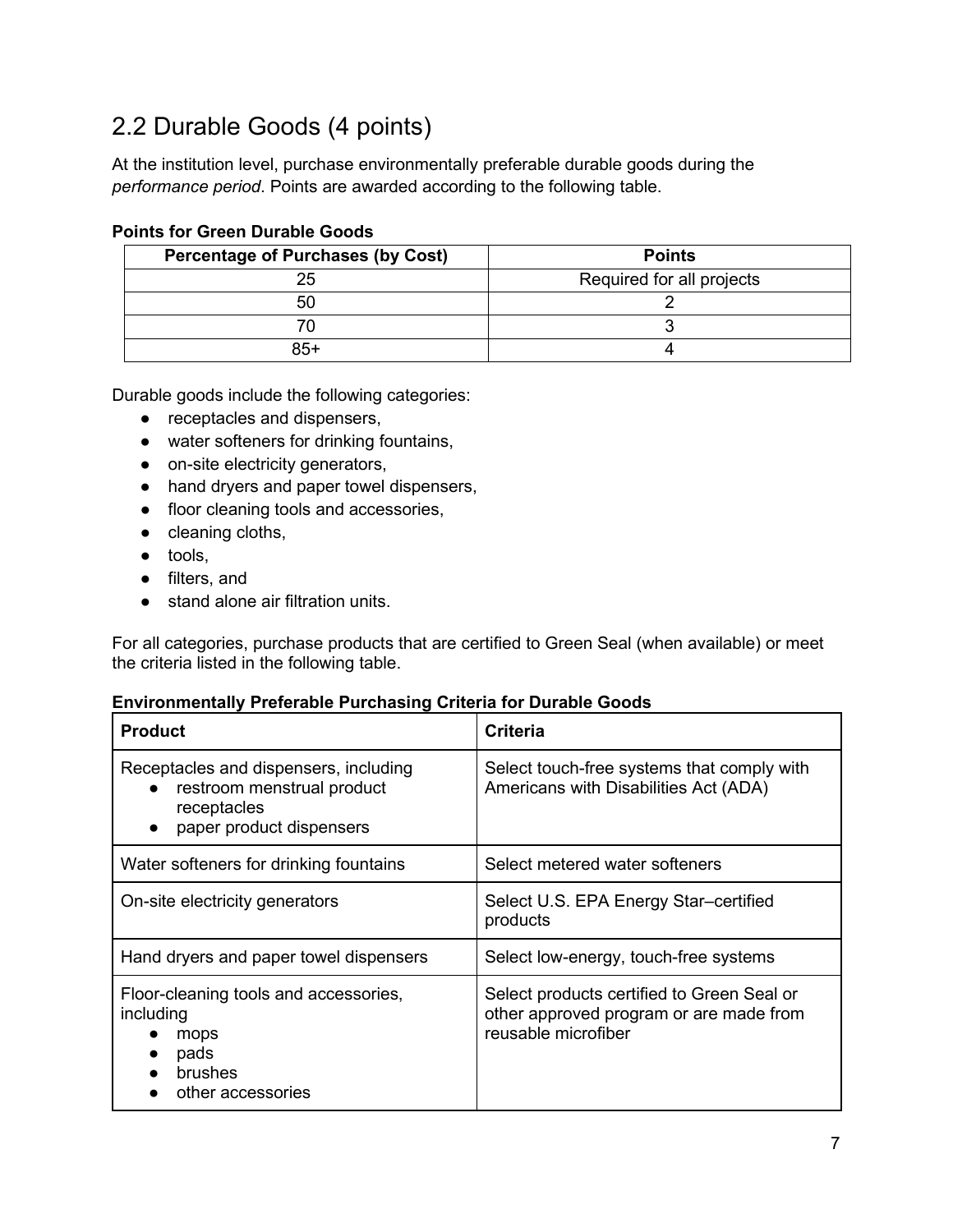| Cleaning cloths                  | Select microfiber cleaning cloths                                                                                                                                                                                                                                                                        |
|----------------------------------|----------------------------------------------------------------------------------------------------------------------------------------------------------------------------------------------------------------------------------------------------------------------------------------------------------|
| Tools                            | Select ergonomic tools                                                                                                                                                                                                                                                                                   |
| Powered equipment filters        | Select highest-efficiency filter that equipment<br>will support, as described in manufacturer's<br>filtration specifications                                                                                                                                                                             |
| Stand-alone air filtration units | Select multi-filtration air filtration units that<br>can provide 4 air changes per hour, properly<br>sized for square footage of space where they<br>are used. When possible, select lowest-<br>decibel unit that meets air change<br>requirement, or provide written justification for<br>not doing so. |

# <span id="page-8-0"></span>2.3 Powered Equipment (4 points)

At the institution level, purchase environmentally preferable powered equipment during the *performance period*. Points are awarded according to the following table.

| <b>Percentage of Purchases (by Cost)</b> | <b>Points</b>             |
|------------------------------------------|---------------------------|
| つに                                       | Required for all projects |
| 50                                       |                           |
|                                          |                           |
| 85+                                      |                           |

Powered equipment includes the following categories:

- vacuum cleaners,
- carpet extraction equipment,
- electric-powered floor maintenance equipment,
- propane-powered floor maintenance equipment, and
- outdoor groundskeeping equipment.

For all categories, purchase products that meet the criteria listed in the following table.

#### **Environmentally Preferable Purchasing Criteria for Powered Equipment**

| <b>Product</b>  | <b>Criteria</b>                                                                                                                                                                                                                                   |
|-----------------|---------------------------------------------------------------------------------------------------------------------------------------------------------------------------------------------------------------------------------------------------|
| Vacuum cleaners | Select equipment certified to Carpet and Rug<br>Institute Seal of Approval/Green Label vacuum<br>program and operate at sound level below 70<br>decibels (dBA). Document efforts to purchase<br>lightweight, self-propelled, ergonomic equipment. |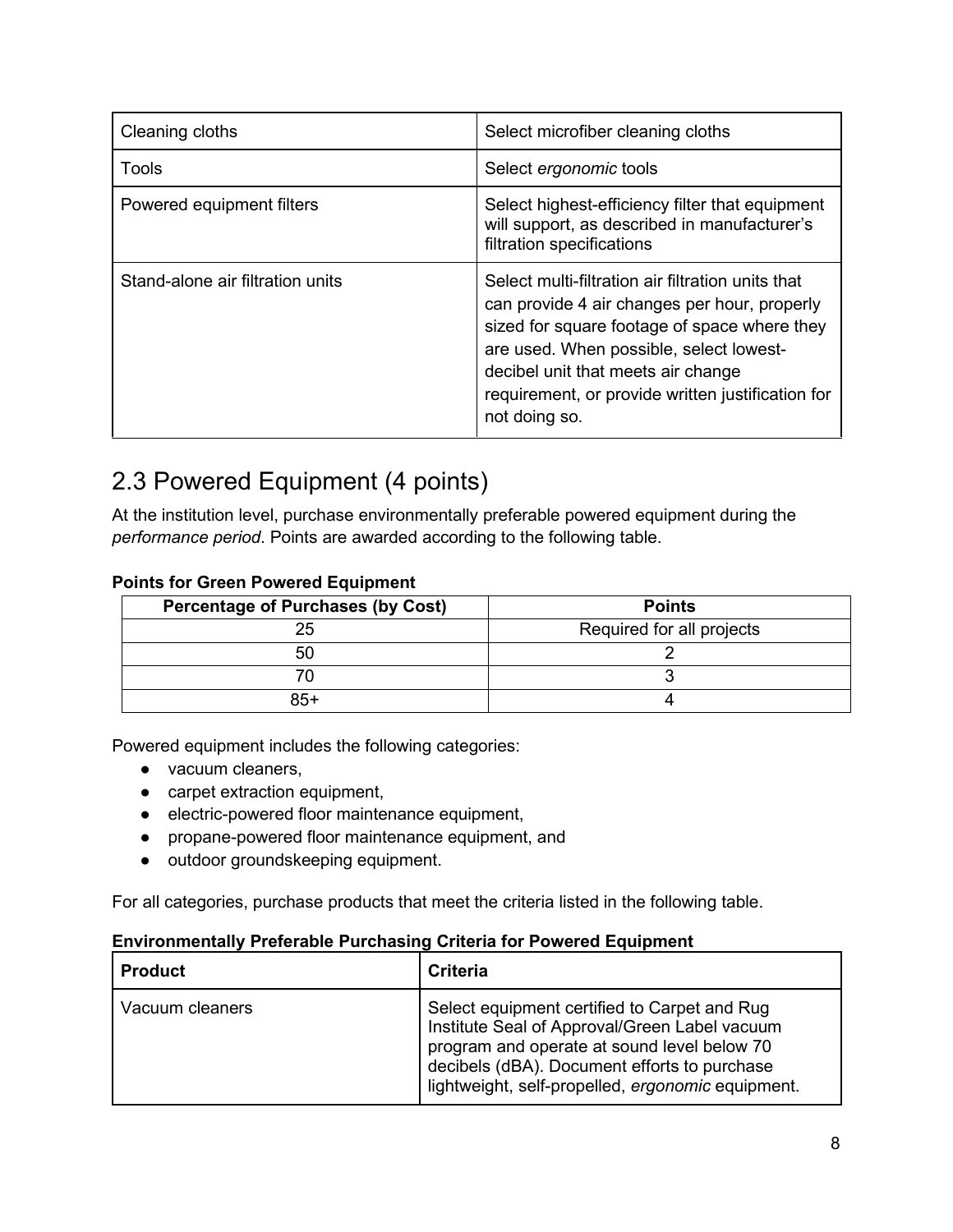| Carpet extraction equipment                     | Select equipment certified to Carpet and Rug<br>Institute Bronze Seal of Approval or higher.<br>Document efforts to purchase lightweight, self-<br>propelled, ergonomic, and (if appropriate) low-water-<br>use equipment.                                                                                                |
|-------------------------------------------------|---------------------------------------------------------------------------------------------------------------------------------------------------------------------------------------------------------------------------------------------------------------------------------------------------------------------------|
| Electric-powered floor maintenance<br>equipment | Select equipment that operates at sound level below<br>70 dBA. Document efforts to purchase lightweight,<br>self-propelled, ergonomic, and (if appropriate) low-<br>water-use equipment.                                                                                                                                  |
| Propane-powered floor maintenance<br>equipment  | Select equipment certified for low emissions by<br>California Air Resources Board (Small Off-Road<br>Engines or Equipment program) and are equipped<br>with catalytic and exhaust monitoring. Document<br>efforts to purchase lightweight, self-propelled,<br>ergonomic, and (if appropriate) low-water-use<br>equipment. |
| Outdoor groundskeeping equipment                | Document efforts to purchase lightweight, self-<br>propelled, ergonomic, and (if appropriate) low-water-<br>use equipment.                                                                                                                                                                                                |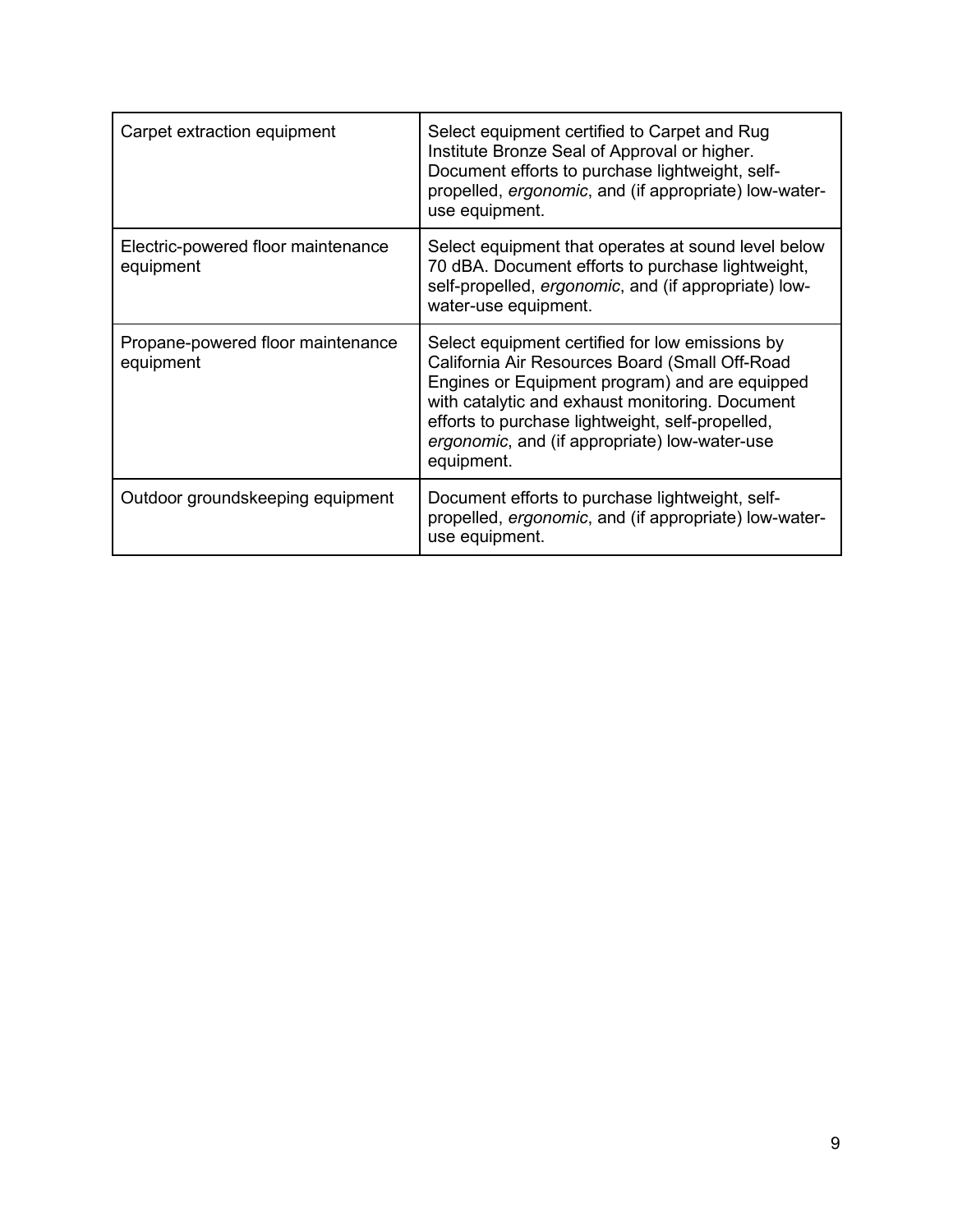# <span id="page-10-0"></span>Section 3: Facilities Operations and Maintenance

# <span id="page-10-1"></span>3.1 Facility Cleaning (8 points)

In the Facility Operations and Maintenance Plan, create standard operating procedures, to be implemented in all buildings, that cover the following activities:

- cleaning by hand (Section 3.1.1),
- *sanitizing* (Section 3.1.2),
- *disinfecting* (Section 3.1.3), and
- cleaning with powered equipment (Section 3.1.4).

Where federal, state, local, or tribal regulations also apply, comply with the most stringent requirement.

# 3.1.1 Cleaning by Hand (2 points)

Include the following requirements in the standard operating procedures:

- Require all employees to wear proper personal protective equipment (PPE) when cleaning by hand, unless the cleaning product's safety data sheet (SDS) states that no PPE is required.
- Ensure that the cleaning methods avoid damage to surfaces.
- Follow the label directions when spray bottles are necessary for product application.
- Determine and describe the scenarios where reusable cleaning cloths must be used.
- Clean *high-touch* surfaces at least once per day, or more frequently as needed.
- Provide requirements for the tracking system used to verify daily cleaning *of high-touch surfaces*.
- For the personnel implementing each task, provide instructions in their preferred languages.

### 3.1.2 Sanitizing (2 points)

Include the following requirements in the standard operating procedures:

- Require all employees to wear proper PPE when conducting *sanitizing* tasks.
- Follow label directions for safe use of *sanitizing* products that are subject to the Federal Insecticide, Fungicide, and Rodenticide Act (FIFRA).
- For the personnel implementing each task, provide instructions in their preferred languages.

### 3.1.3 Disinfecting (2 points)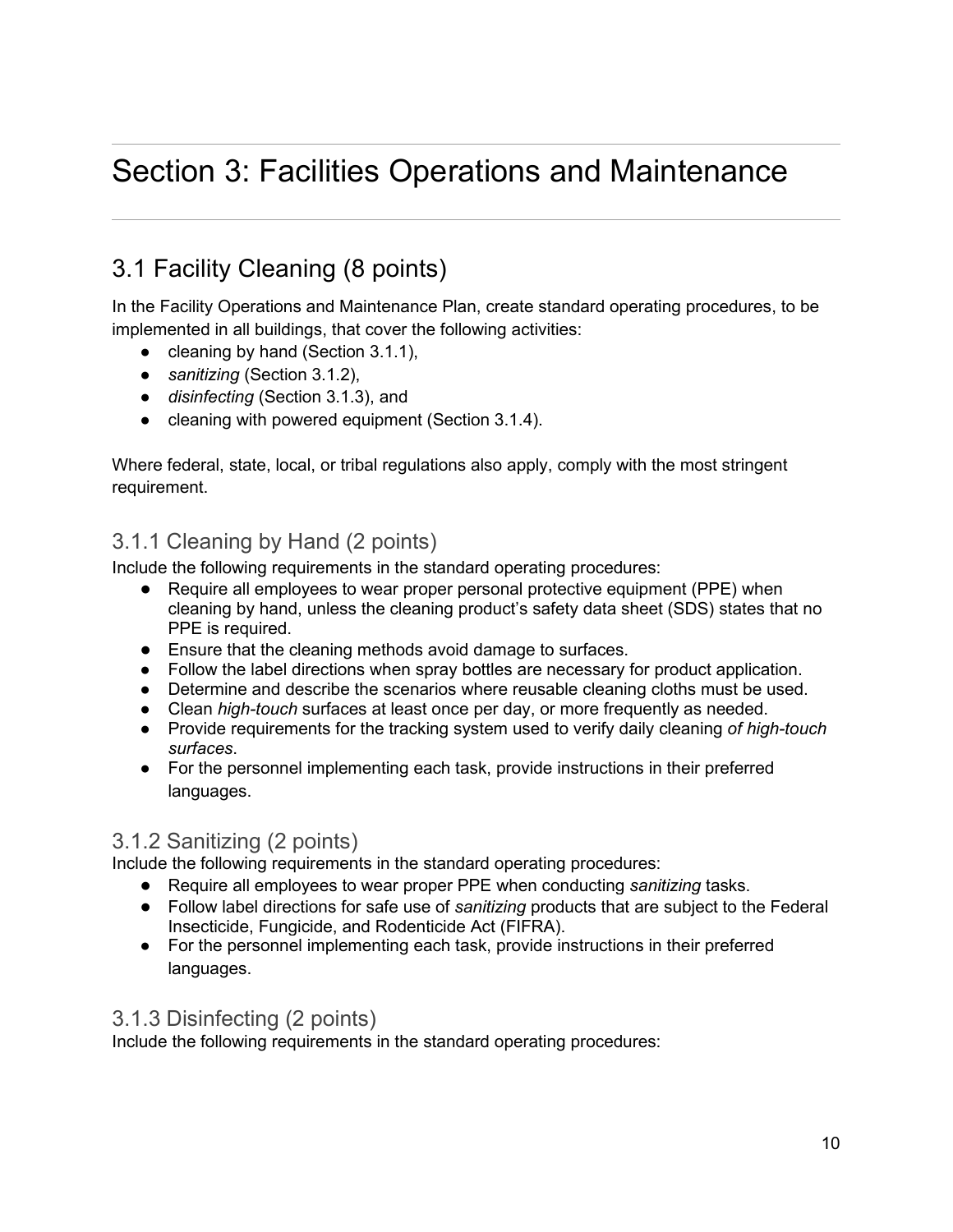- $\bullet$  Using guidelines of the U.S. Centers for Disease Control and Prevention (CDC),<sup>[2](#page-11-1)</sup> determine and describe when *disinfection* is needed and how to *disinfect* safely.
- Follow product label directions for preparing and using *disinfecting* solutions.
- Require all employees to wear proper PPE and safely dispose of materials and supplies after use.
- *Disinfect high-touch surfaces* at least once per day, or more frequently as needed.
- Provide requirements for the tracking system used to verify daily *disinfection* of *hightouch surfaces*.
- Use only approved *disinfectants*, in compliance with the district's procurement policy. In instances where a noncompliant product may be required, document the specific situation and reason for using a noncompliant product.
- For the personnel implementing each task, provide instructions in their preferred languages.

# 3.1.4 Cleaning with Powered Equipment (2 points)

Include the following requirements in the standard operating procedures:

- Ensure that backpack equipment models (e.g., backpack vacuums, blowers, electrostatic sprayers) have *ergonomic* harnesses and are properly fitted.
- Follow manufacturer's recommendations for powered equipment battery maintenance, storage, and charging.
- Require staff to wear appropriate PPE when checking acid batteries.
- Inspect vacuum bags or canisters after every two hours of use. Replace bags or empty canisters when half full or as indicated by a bag sensor.
- For the personnel implementing each task, provide instructions in their preferred languages.

# <span id="page-11-0"></span>3.2 Location-Specific Cleaning Requirements (12 points)

In the Facility Operations and Maintenance Plan, create standard operating procedures, to be implemented in all buildings, that cover the following activities:

- food service, dining areas, and break rooms (Section 3.2.1),
- restrooms (Section 3.2.2),
- laundry (Section 3.2.3),
- $\bullet$  entryways (Section 3.2.4),
- laboratories (Section 3.2.5), and
- outdoor surfaces (Section 3.2.6).

## 3.2.1 Food Service, Dining Areas, and Break Rooms (3 points)

#### **3.2.1.1 Cleaning and Sanitizing** (1 point)

<span id="page-11-1"></span><sup>2</sup> https://www.cdc.gov/coronavirus/2019-ncov/community/disinfecting-building-facility.html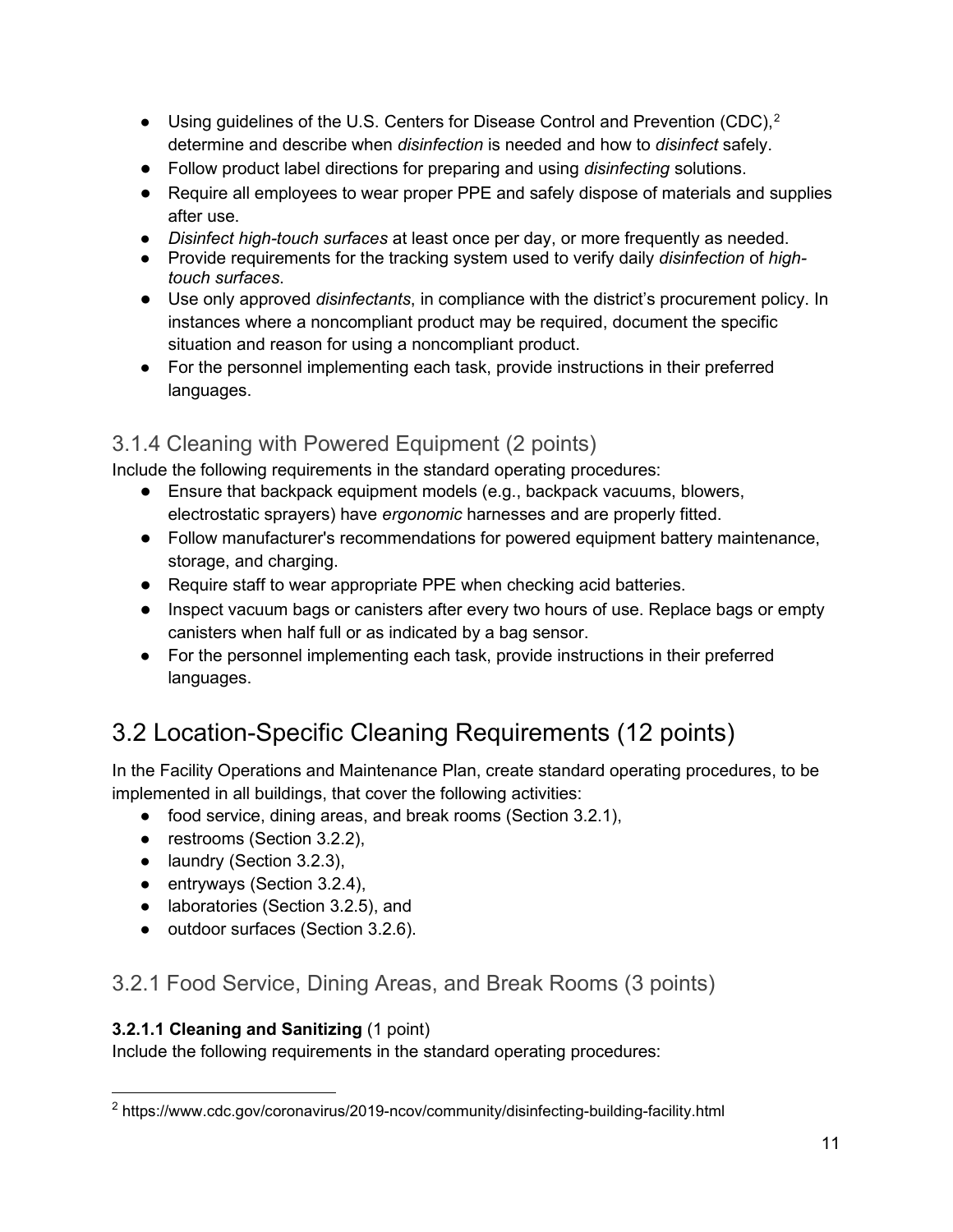- Clean and *sanitize* surfaces in food preparation and consumption areas, areas touched by hands, and containers used for food waste at least daily, and more frequently as needed.
- Empty waste containers once per day and when full.

#### **3.2.1.2 ATP Monitoring** (2 points)

At least monthly, implement adenosine triphosphate (ATP) monitoring for food preparation surfaces. Provide written justification for any food preparation surfaces excluded from monthly monitoring.

### 3.2.2 Restrooms (3 points)

#### **3.2.2.1 Supply Labeling and Cleaning Procedures** (1 point)

Include the following requirements in the standard operating procedures:

- List the equipment and cleaning supplies that must be used to comply with this standard and each school's restroom needs.
- Clearly label the equipment used for restroom cleaning (e.g., with a permanent marker or by color) as designated for restroom-only cleaning. Use color coding to ensure that cloths used on toilets and urinals are not used on other surfaces.
- Store designated restroom-cleaning equipment separately from other cleaning equipment and maintain a written list of this equipment and where it is located.
- Conduct restroom cleaning from high to low, toward the doorway, with dry cleaning tasks performed before wet cleaning operations.
- Clean and *disinfect* surfaces where pathogens can collect and surfaces touched by hands daily, or more frequently in the event of high traffic or high occupancy.
- Remove standing moisture from floors and restroom surfaces.
- Pull bathroom trash liners and *disinfect* trash receptacles, including stall menstrual waste receptacles, at least once per day.

#### **3.2.2.2 Maintaining Drain Traps** (1 point)

Provide adequate water deposits or primer liquids to effectively maintain the drain traps. Identify and determine a maintenance procedure for any drain that does not receive regular wet cleaning.

#### **3.2.2.3 Daily Logging** (1 point)

Track and log daily cleaning activities for *high-touch surfaces* (e.g., doorknobs, handles, in-stall handrails).

### 3.2.3 Laundry (2 points)

#### **3.2.3.1 Laundry Handling** (1 point)

Include the following requirements in the standard operating procedures:

- Use the appropriate water temperature setting and dry items completely.
- Wear gloves and a mask if handling dirty laundry from a person who is sick.
- Clean clothes hampers and laundry baskets after they have held dirty laundry.
- Wash hands after handling dirty laundry.

#### **3.2.3.2 Detergent Dispensing** (1 point)

Use an automated detergent-dispensing system in all laundry care areas.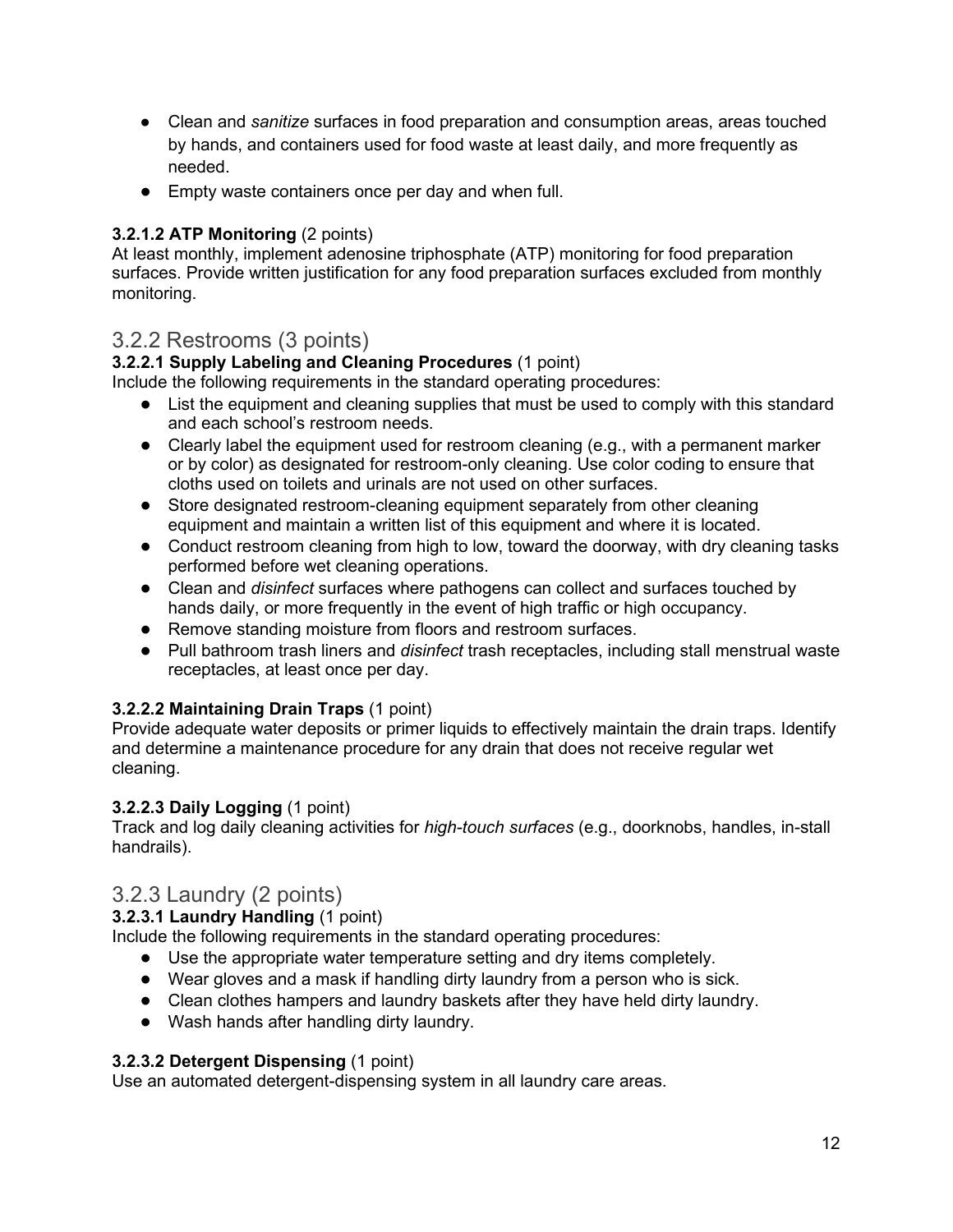# 3.2.4 Entryways (2 points)

Include the following requirements in the standard operating procedures:

- Clean outside entryways daily.
- Place walk-off matting at all building entryways, with 6–10 feet of scraper or wiper matting, followed by 6–10 feet of wiper matting.
- Vacuum matting daily, or as needed to prevent contaminants from being tracked into the building.
- Evaluate matting regularly to ensure that it stays in place during periods of high foot traffic, and inspect it for bunching and curled edges.
- Replace worn or heavily used matting as needed.

### 3.2.5 Laboratories (1 point)

Include the following requirements in the standard operating procedures:

- Before entry, don PPE appropriate to the activities in the lab.
- Focus cleaning activities on the floors and *high-touch surfaces* (e.g., door handles); avoid disturbing experiments and chemicals on benchtops.
- Ask the lab owner or manager to clean and *disinfect* test surfaces between experiments.

## 3.2.6 Outdoor Surfaces (1 point)

Include the following requirements in the standard operating procedures:

- Clean *high-touch* plastic or metal surfaces (e.g., grab bars, play structures, railings) according to the specified schedule.
- Do not spray cleaning products or *disinfectants* on outdoor surfaces (e.g., sidewalks, roads, mulch, sand) or attempt to *disinfect* wood surfaces (e.g., wood play structures, benches, tables), except in cases of an accident or the presence of bodily fluids.

# <span id="page-13-0"></span>3.3 Floor Maintenance (2 points)

In the Facility Operations and Maintenance Plan, create standard operating procedures, to be implemented in all buildings, that cover the following activities:

- routine floor maintenance (Section 3.3.1), and
- periodic or restorative floor maintenance (Section 3.3.2).

## 3.3.1 Routine Floor Maintenance (1 point)

- Vacuum floors or use mops with mop heads that are certified to Green Seal or other approved program, or are reusable microfiber mop heads.
- Schedule daily cleaning for heavy-traffic areas (e.g., entrances, corridors, break areas, congested areas, main passageways, primary work or office areas).
- Vacuum or mop as necessary to clean light-traffic areas (e.g., conference rooms, administrative offices, auditoriums, media centers, limited-access areas, other areas or spaces with limited or periodic use).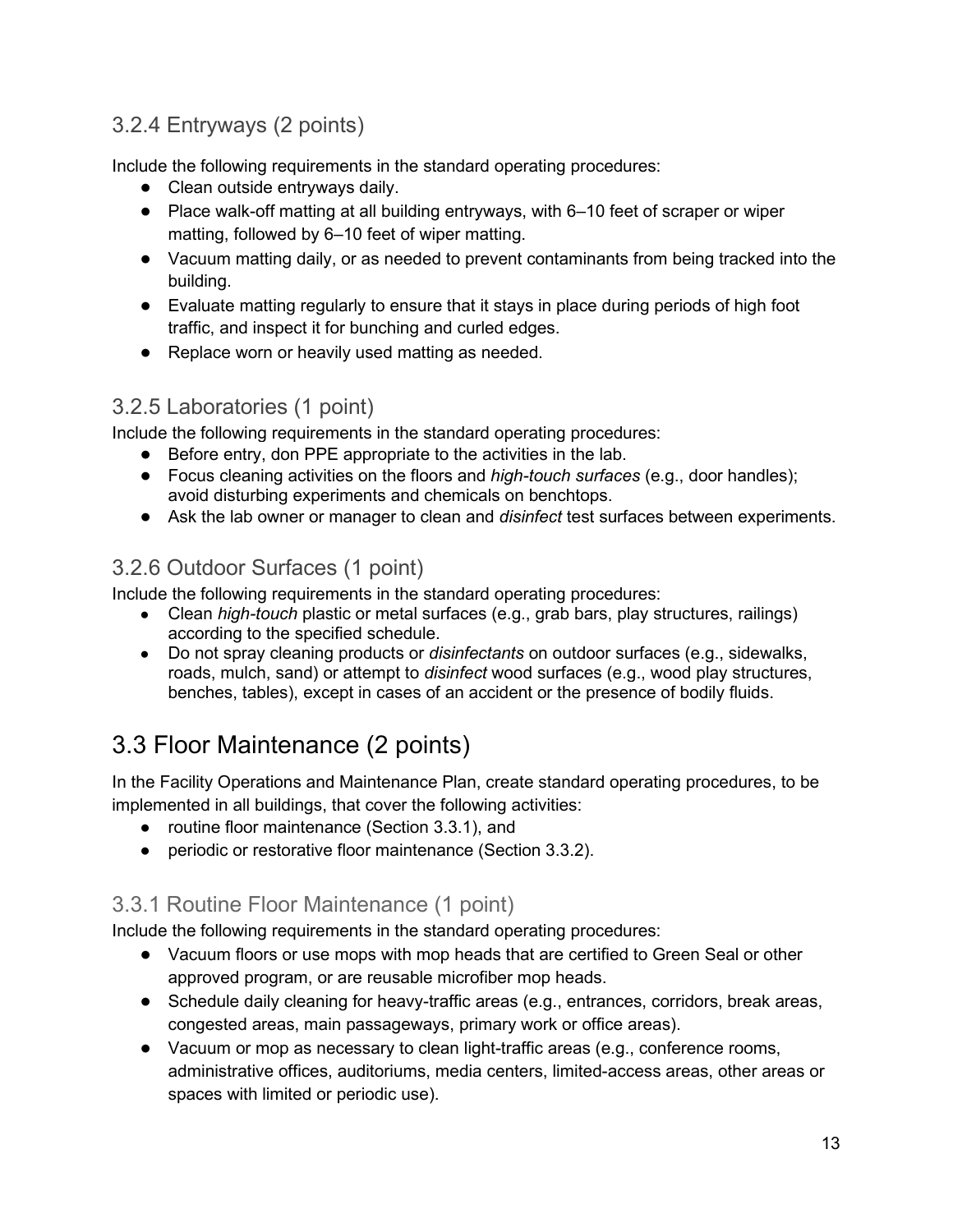# 3.3.2 Periodic or Restorative Floor Maintenance (1 point)

Include the following requirements in the standard operating procedures:

- Perform restoration only when needed, rather than on a predetermined schedule.
- Schedule floor stripping and refinishing during periods of minimum occupancy.
- Provide reasonable notice to building occupants before nonroutine floor maintenance operations. Establish the timing and method of the notice in consultation with building management.
- Ensure that sufficient floor finish exists on the floor surface, to avoid damage to the flooring.
- Avoid spraying floor restoration chemicals.
- Use burnishing or buffing equipment that captures the dust generated by the equipment.
- Ventilate the area to the outside if possible, both during and after floor stripping, scrubbing, or recoating.

# <span id="page-14-0"></span>3.4 Carpet Cleaning and Maintenance (2 points)

In the Facility Operations and Maintenance Plan, create standard operating procedures, to be implemented in all buildings, that cover the following activities:

- routine carpet maintenance (Section 3.4.1), and
- interim or *restorative carpet cleaning* (Section 3.4.2).

### 3.4.1 Routine Carpet Maintenance (1 point)

Include the following requirements in the standard operating procedures:

- Schedule daily vacuuming for heavy-traffic areas (e.g., entrances, corridors, break areas, congested areas, main passageways, primary work or office areas).
- Schedule periodic vacuuming for light-traffic areas (e.g., conference rooms, administrative offices, auditoriums, media centers, limited-access areas, other areas or spaces with limited or periodic use).

### 3.4.2 Interim or Restorative Carpet Cleaning (1 point)

- Provide reasonable notice to building occupants before interim or *restorative carpet cleaning* operations.
- Perform carpet extraction only as needed rather than on a regular schedule. When carpet extraction is necessary, schedule extraction during periods of minimum occupancy.
- Clean carpets such that they will dry in less than four hours.
- Limit workers' exposure to dust and particulate matter from vacuum cleaners when cleaning and replacing bags and filters.
- Do not use propane-powered equipment indoors when the building is occupied.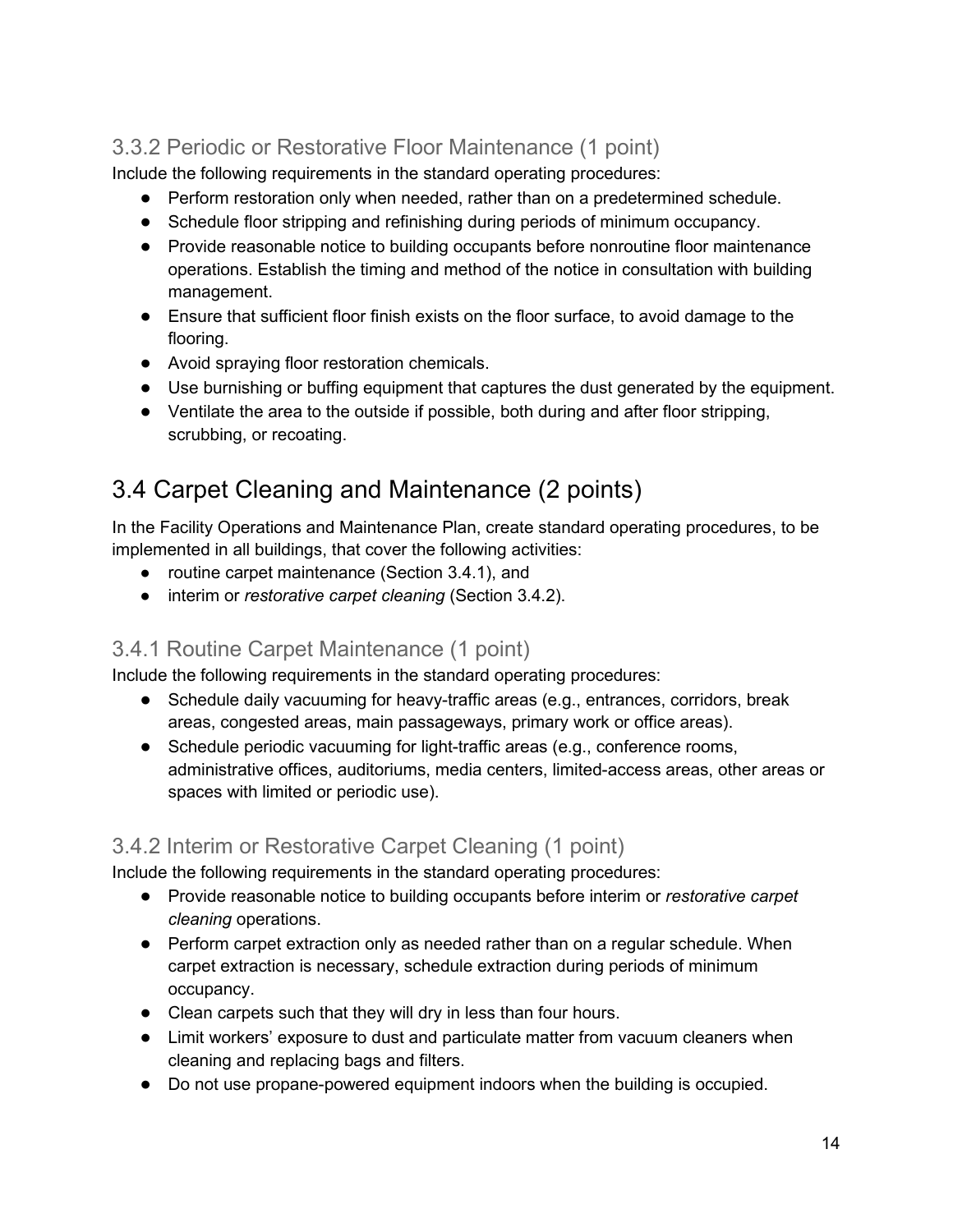● Provide the maximum air circulation and exchange possible when using propanepowered equipment indoors.

# <span id="page-15-0"></span>3.5 Waste, Recycling, and Composting Handling (5 points)

In the Facility Operations and Maintenance Plan, create standard operating procedures, to be implemented in all buildings, that cover the following activities:

- trash and recycling storage (Section 3.5.1),
- trash, recycling, and compost collection (Section 3.5.2), and
- communication (Section 3.5.3).

## 3.5.1 Trash and Recycling Storage (1 point)

Include the following requirements in the standard operating procedures:

- Dispose of trash outside, in covered containers, away from the immediate exterior of the building.
- Store all recyclable waste items in separate recycling containers.

## 3.5.2 Trash, Recycling, and Compost Collection (3 points)

#### **3.5.2.1 Trash Collection** (1 point)

Include the following requirements in the standard operating procedures:

- Ensure that the trash stations are marked clearly, and use uniform color and signage to distinguish trash bins from recycling containers.
- Label bins with both text and images to ensure that occupants know what items are allowed.
- Remove trash and replace liners daily if possible, or when liners are ripped or soiled from wet trash or food.
- Dispose of all trash before weekends and holidays.
- Ensure that personnel have tools (e.g., reachers) that allow for safe and *ergonomic* work.

#### **3.5.2.2 Recycling Collection** (1 point)

- Ensure that the recycling stations are marked clearly, and use uniform color and signage to distinguish recycling bins from trash containers.
- Label recycle bins with both text and images to ensure that occupants know what materials can be recycled.
- Use restrictive openings to control what can be placed inside.
- Inspect recycling areas daily, including collection bins, and clean them if needed.
- Remove recyclable food and beverage containers from the building before weekends and holidays.
- Determine, together with facility management, the following:
	- procedures for rinsing and separating recyclables,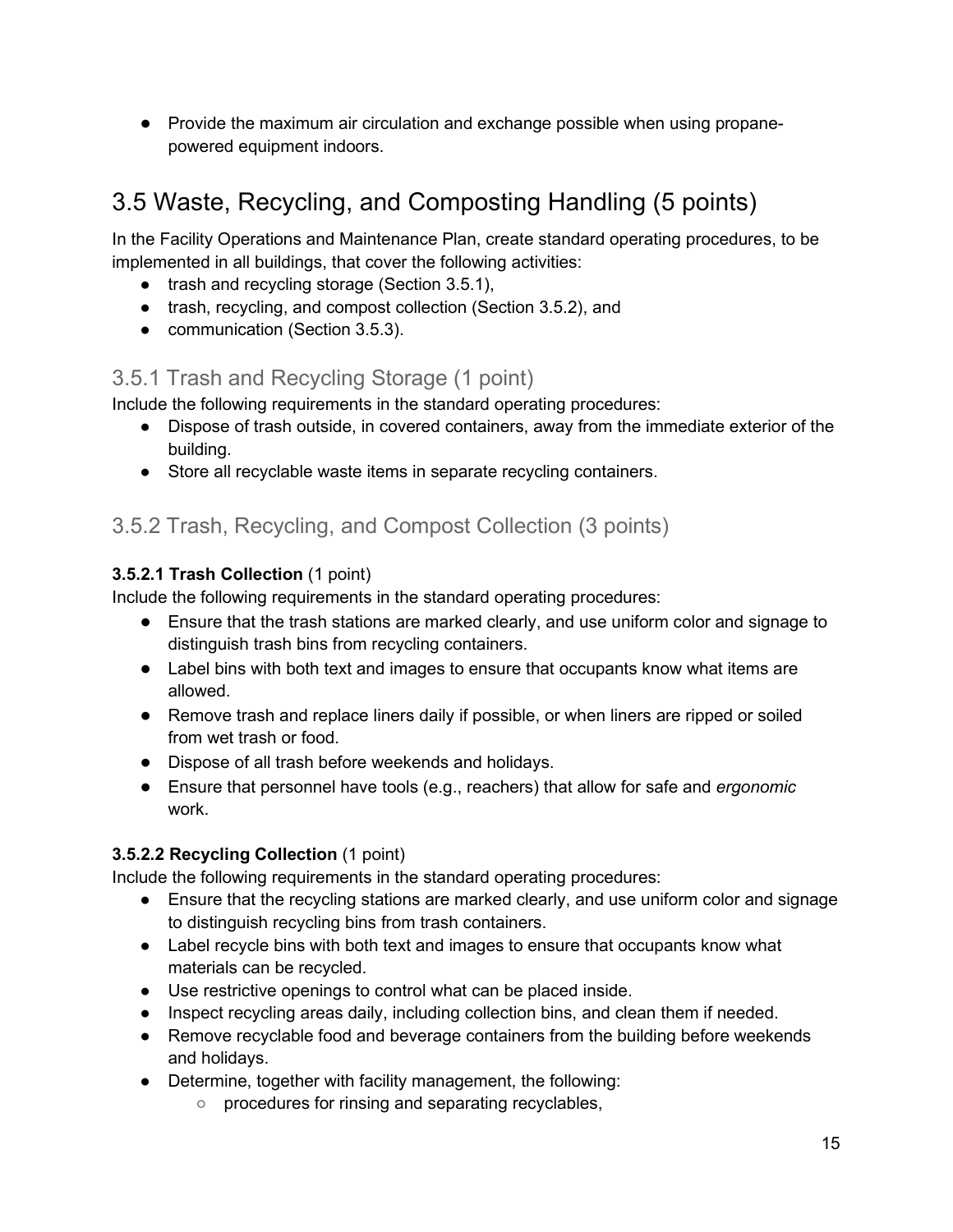- locations and procedures for collecting recyclables, and
- making recycling stations convenient to access.
- Periodically review the status of the recycling program, including effectiveness and any problems with the separation or collection of recyclable materials.

#### **3.5.2.3 Compost Collection** (1 point)

Include the following requirements in the standard operating procedures:

- Ensure that compost stations are marked clearly, and use uniform color and signage to distinguish composting bins from trash and recycling containers.
- Label compost bins with both text and images to ensure that occupants know what materials can be composted.
- Use restrictive openings to control what can be placed inside.
- Empty food compost containers daily, or as needed.
- Empty paper towel compost once a week.

### 3.5.3 Communication (1 point)

Include the following requirements in the standard operating procedures:

- Display easy-to-understand instructional signage at all waste collection stations.
- Provide education and outreach to the community to engage people in waste diversion action.

# <span id="page-16-0"></span>3.6 Material Handling and Storage (5 points)

In the Facility Operations and Maintenance Plan, create standard operating procedures, to be implemented in all buildings, that cover the following activities:

- proper material handling and storage practices (Section 3.6.1),
- chemical use policy (Section 3.6.2),
- spill kits (Section 3.6.3),
- *dilution control* (Section 3.6.4), and
- closed *dilution control* system (Section 3.6.5).

### 3.6.1 Proper Material Handling and Storage Practices (1 point)

Include the following requirements in the standard operating procedures:

- appropriate ventilation, security, safety, and management of each storage area for cleaning products,
- labeling of hand-held spray bottles and stored chemicals,
- protocols for wearing proper PPE, per product SDS, when handling chemicals,
- posting of the chemical inventory in the storage area to track supplies,
- easily understood directions, in the preferred languages of cleaning staff, for dilution of cleaning products, proper rinsing of containers, and appropriate disposal of leftover products and containers, and
- location of product SDSs, which should be readily available to staff.

3.6.2 Chemical Use Policy (1 point)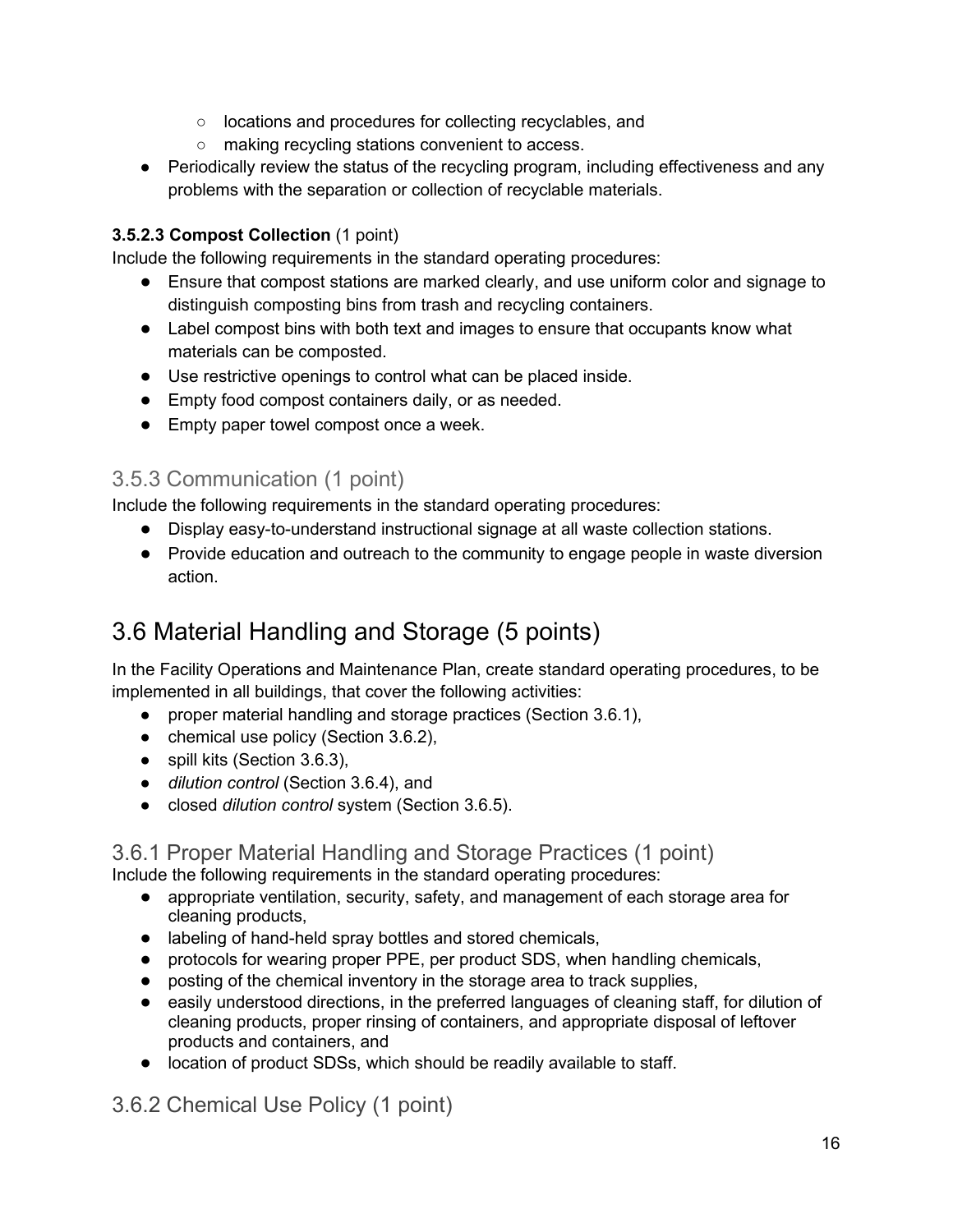Implement a first-in, first-out chemical usage policy, detailed in the standard operating procedures. The policy should cover, at minimum, the following:

- chemicals approved for purchase,
- procedures for labeling, dating, and inspecting materials when they are received,
- recordkeeping for date of receipt,
- use of old stock of chemicals first,
- labeling of chemicals with a "date opened" sticker to track first use,
- inventorving of materials, and
- disposal procedures for expired chemicals and damaged product containers.

### 3.6.3 Spill Kits (1 point)

Create a spill kit for any enclosed room where chemicals are stored. The kit must contain the following items, as necessary and appropriate:

- rags to wipe up small spills,
- container to hold spill debris.
- granular absorbent, absorbent pads, and broom,
- plastic dustpan and broom for sweeping up granular absorbent (for flammable materials, choose a spark-free dustpan),
- labels (e.g., hazardous waste stickers) to mark containers of spill debris,
- forceps, tongs, or other tools to pick up contaminated debris or broken glass,
- oil-absorbent brooms.
- pump to empty leaking drums, as well as plugs and patching materials for drums,
- written chemical spill kit procedures and instructions, in the preferred languages of the staff,
- basic first-aid kit,
- calcium gluconate gel (2.5%) for skin contact with hydrofluoric acid, and
- isopropanol, polyethylene glycol 300, or polyethylene glycol 400 for skin contact with chloroform or phenol.

### 3.6.4 Dilution Control (1 point)

Include the following in the standard operating procedures:

- process for diluting cleaning product *concentrates* using a *dilution control* system that limits workers' exposure, and
- process and frequency for periodic checks of the *dilution control* system to ensure that the proper chemical ratio is produced, via test strips, calibration of the dilution system, or other quantitative check.

### 3.6.5 Closed Dilution Control System (1 point)

For products with high toxicity when *concentrated*, include the following in the standard operating procedures:

- list of products with a high *concentrated* toxicity,
- process for safely using closed *dilution control* systems, and
- locations of closed *dilution control* systems.

# <span id="page-17-0"></span>3.7 Powered Equipment Maintenance (3 points)

In the Facility Operations and Maintenance Plan, create standard operating procedures, to be implemented in all buildings, that cover the following activities: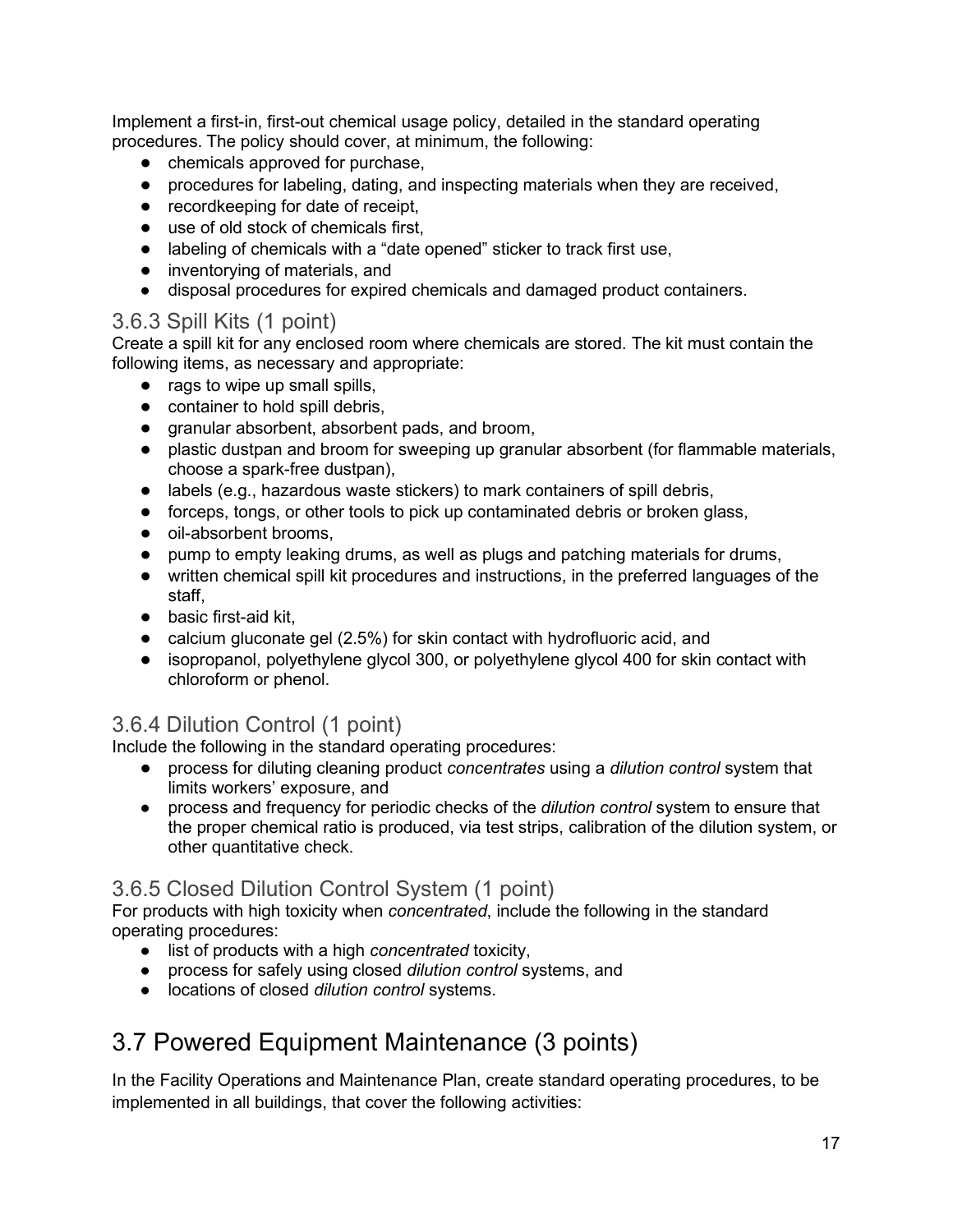- general powered equipment maintenance (Section 3.7.1), and
- vacuum cleaner maintenance (Section 3.7.2).

## 3.7.1 General Powered Equipment Maintenance (2 points)

#### **3.7.1.1 Standard Operating Procedures** (1 point)

Include the following requirements in the standard operating procedures:

- Ensure that the equipment functions properly or is tagged out of service.
- Use equipment for its full service life.
- Use a maintenance log to record cleaning and repairs.
- Ensure that the equipment is cleaned of used products (e.g., oil).
- Store equipment properly, per manufacturer's recommendations.
- Establish a quarterly maintenance program to inspect and maintain all equipment, per manufacturer's recommendations.
- Maintain a list of recommended service life for equipment and develop a plan for the phase-out of equipment.

#### **3.7.1.2 Battery Maintenance Schedule** (1 point)

Establish and implement a battery maintenance schedule.

### 3.7.2 Vacuum Cleaner Maintenance (1 point)

Include the following requirements in the standard operating procedures:

- Equip vacuum cleaners with the proper filter or bag, and change or clean filters per manufacturer's recommendations.
- Limit workers' exposure to dust and particulate matter when cleaning and replacing bags and filters, as applicable.

# <span id="page-18-0"></span>3.8 Pest Management (3 points)

At the institution level, create and implement an integrated pest management plan using the Penn State Extension IPM for Pennsylvania Schools and Childcares How to Manual, or a locally required equivalent, whichever is more stringent.

Ensure that pest management workers and contractors are licensed.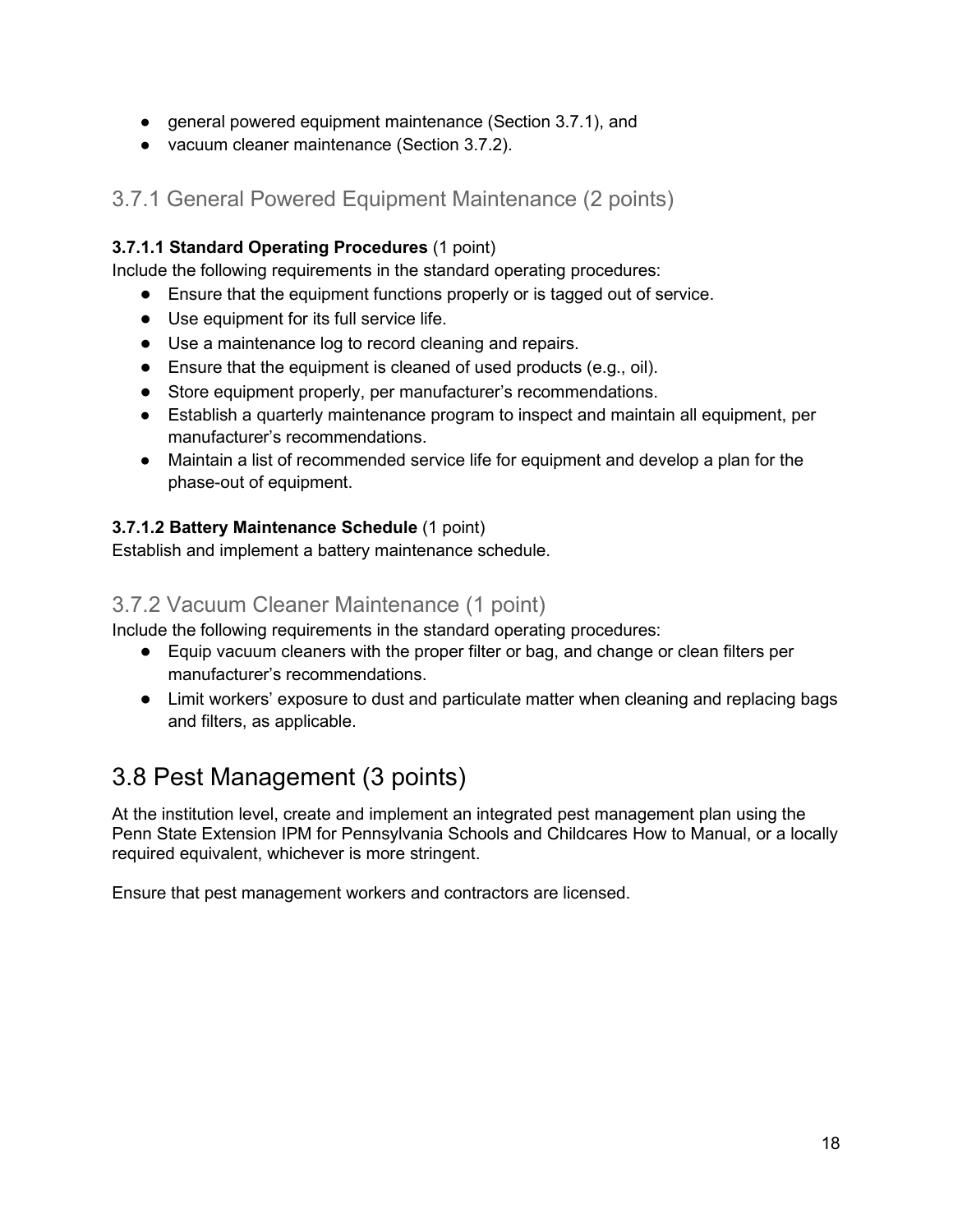# <span id="page-19-0"></span>Section 4: Building Systems Operations and **Maintenance**

# <span id="page-19-1"></span>4.1 Heating, Ventilation, and Air Conditioning (HVAC) Systems

# <span id="page-19-2"></span>4.1.1 Standard Operating Procedures (Required)

In the Facility Operations and Maintenance Plan, create written HVAC system maintenance standard operating procedures that include, at minimum, the following requirements:

- Regularly, or at least quarterly, inspect HVAC systems, using U.S. EPA Ventilation Checklist $3$  from Tools for Schools, to examine outdoor air intakes, system cleanliness, outdoor air supplies, air distribution, exhaust systems, and quality of outdoor air.
- At least quarterly, clean air supply diffusers, grilles, return registers, and outside air intakes to prevent contaminants from entering the system or spreading around the room.
- At least quarterly, inspect outside air intakes to ensure that they are working properly, with no standing water in the vicinity of the air intakes.
- At least quarterly, inspect the building automation system, dampers, actuators, and physical system components to ensure that they are working as designed.
- Establish and implement a written response plan that prioritizes issues based on their scope, urgency, and consequences for the safety, health, and wellness of building occupants.
- Create and implement an equipment replacement plan based on the expected lifetime of the equipment.

## <span id="page-19-3"></span>4.1.2 Systems Able to Meet Required Outdoor Air Inflow Rates (4 points)

Modify or maintain each outdoor air intake, supply air fan, and ventilation distribution system to meet the outdoor air intake flow rates and minimum requirements of ASHRAE Standard 62.1 applicable to the institution's location.

# <span id="page-19-4"></span>4.1.3 Systems Unable to Meet Required Outdoor Air Inflow Rates (3 points)

Where the existing HVAC system alone cannot achieve adequate ventilation and air exchange for the occupancy level, per CDC Ventilation in Schools and Childcare Programs guidelines, provide supplemental air-cleaning systems (e.g., standalone HEPA filtration units) for all classrooms and other areas of assembly.

<span id="page-19-5"></span><sup>3</sup> https://www.epa.gov/iaq-schools/ventilation-checklist-indoor-air-quality-tools-schools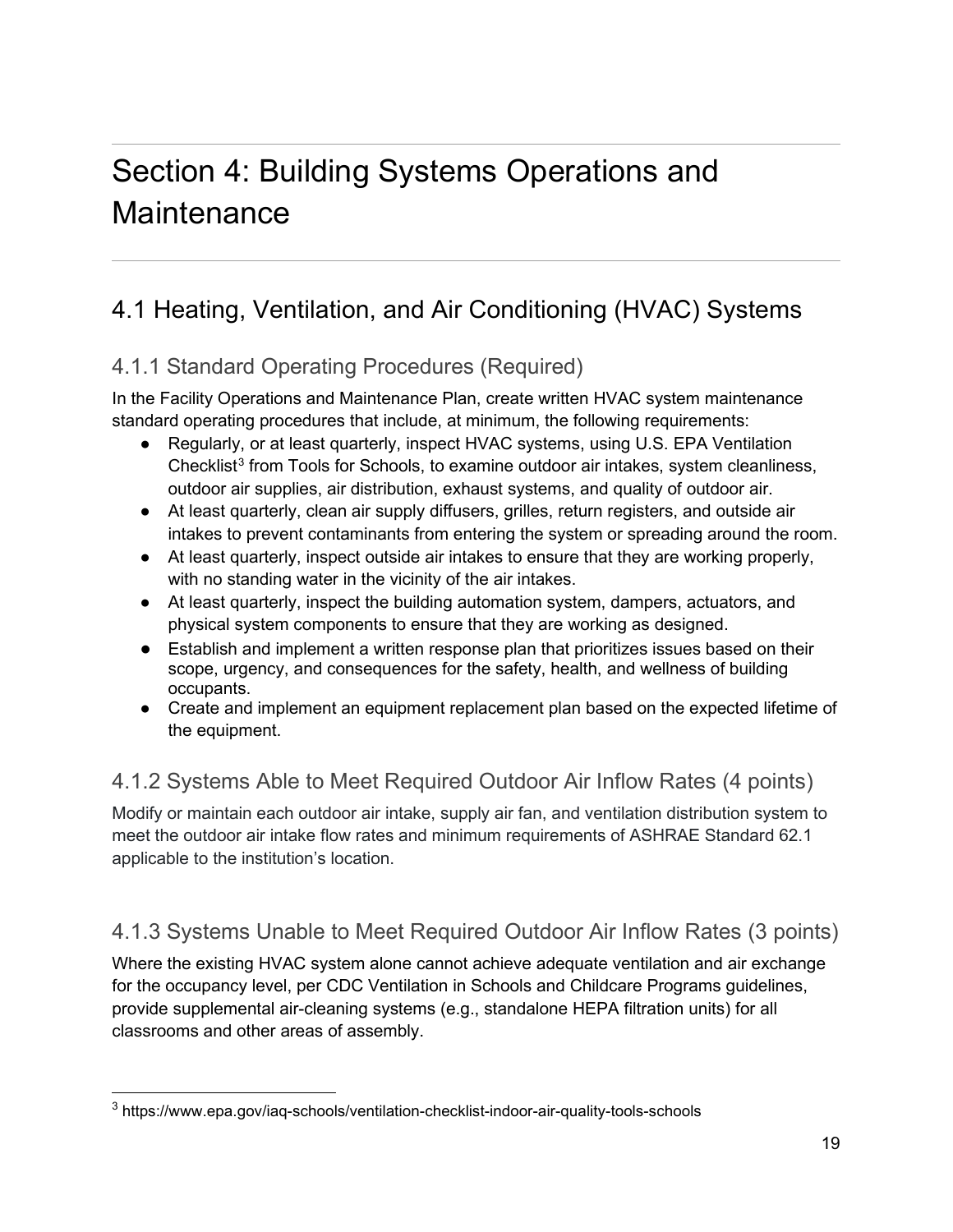## <span id="page-20-0"></span>4.1.4 Air Filters (2 points)

<span id="page-20-1"></span>Use air filters labeled for minimum MERV-13 in all HVAC systems.

### 4.1.5 Computerized Maintenance Management Systems (2 points)

<span id="page-20-2"></span>Use a computerized maintenance management system (CMMS) for all maintenance operations.

# 4.2 Water and Plumbing Systems

In the Facility Operations and Maintenance Plan, create standard operating procedures, to be implemented in all buildings, that cover the following activities:

- new plumbing installations (Section 4.2.1),
- $\bullet$  potable water testing (Section 4.2.2),
- water quality emergencies (Section 4.2.3),
- backflow and drainage maintenance (Section 4.2.4),
- cooling towers (Section 4.2.5), and
- dormant buildings (Section 4.2.6).

### <span id="page-20-3"></span>4.2.1 New Plumbing Installations (Required)

Establish a written maintenance plan that includes, at minimum, the following requirements:

- Ensure that any new plumbing is compliant with the Safe Drinking Water Act (NSF/ANSI 61 Annex G).
- Ensure that any solder used for plumbing providing drinking water is of 95/5 composition.

### <span id="page-20-4"></span>4.2.2 Potable Water Testing (2 points)

Establish a potable water testing protocol that follows U.S. EPA 3Ts for Reducing Lead in Drinking Water Toolkit.

### <span id="page-20-5"></span>4.2.3 Water Quality Emergencies (1 point)

<span id="page-20-6"></span>Create a written action plan for emergency water quality problems.

### 4.2.4 Backflow and Drainage Maintenance (1 point)

<span id="page-20-7"></span>Establish a maintenance protocol for backflow preventers, floor drains, and air gaps.

### 4.2.5 Cooling Towers (2 points)

Establish a water treatment protocol for all cooling towers. During the *performance period*, conduct a one-time potable water analysis of all cooling towers governed by the institution. Measure at least the following control parameters, and limit cooling tower cycles to avoid exceeding any of the maximum allowable concentrations listed.

#### **Maximum Allowable Concentrations for Cooling Tower Control Parameters**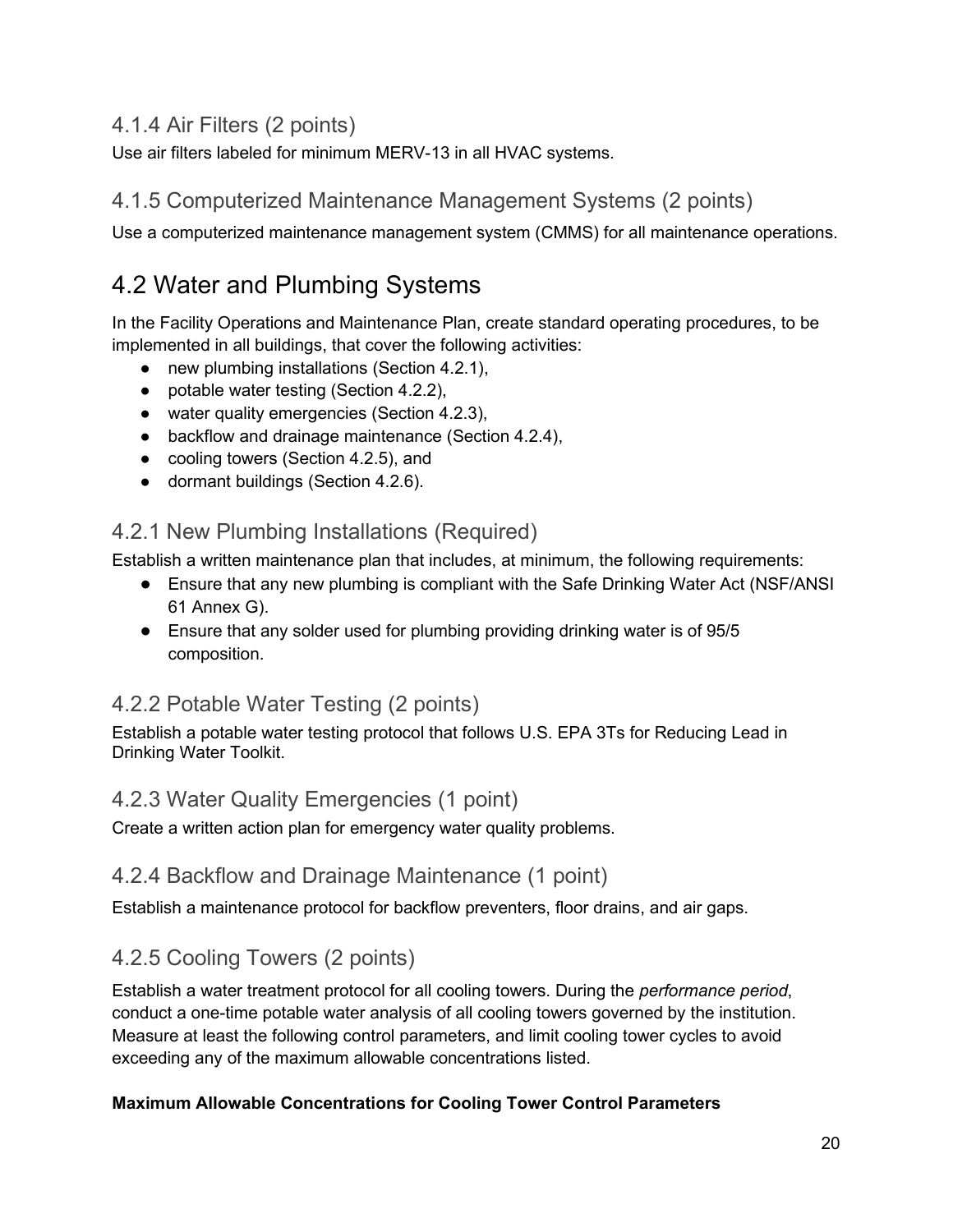| <b>Parameter</b>        | <b>Maximum Concentration</b> |
|-------------------------|------------------------------|
| Ca (as CaCO3)           | 1,000 ppm                    |
| <b>Total alkalinity</b> | 1,000 ppm                    |
| SiO <sub>2</sub>        | $100$ ppm                    |
| C <sub>l</sub>          | $250$ ppm                    |
| Conductivity            | 2000 µS/cm                   |

## <span id="page-21-0"></span>4.2.6 Dormant Buildings (1 point)

Establish a dormant buildings maintenance protocol that follows CDC guidance for restoration of service.

# <span id="page-21-1"></span>4.3 Sidewalk, Pavement, and Grounds Maintenance (4 points)

## 4.3.1 Site Management Plan (2 points)

At the institution level, create and implement a site management plan using the U.S. Green Building Council's Site Management Policy Template,<sup>[4](#page-21-2)</sup> which covers the following:

- goals and performance measurement,
- schedule for reassessment,
- quality assurance and quality control processes,
- roles and responsibilities, and
- standard operating procedures and implementation strategies for
	- maintenance equipment,
	- snow and ice removal,
	- erosion and sedimentation control,
	- addition of organic matter mulch to planting areas,
	- invasive and toxic species management,
	- fertilizer usage,
	- herbicide, pesticide, and fungicide usage and integrated pest management plan,
	- irrigation using automatic controlled systems,
	- irrigation management, and
	- storage of materials and equipment.

Ensure that site management workers and contractors are licensed.

4.3.2 Hardscape and Pavement Maintenance (2 points)

- Include the following requirements in the site management plan:
	- At least monthly, monitor the condition of entryways, sidewalks, parking areas, and roadways and inspect for damage and disrepair.

<span id="page-21-2"></span><sup>4</sup> <https://www.usgbc.org/resources/v41-ssc-site-management-policy-template>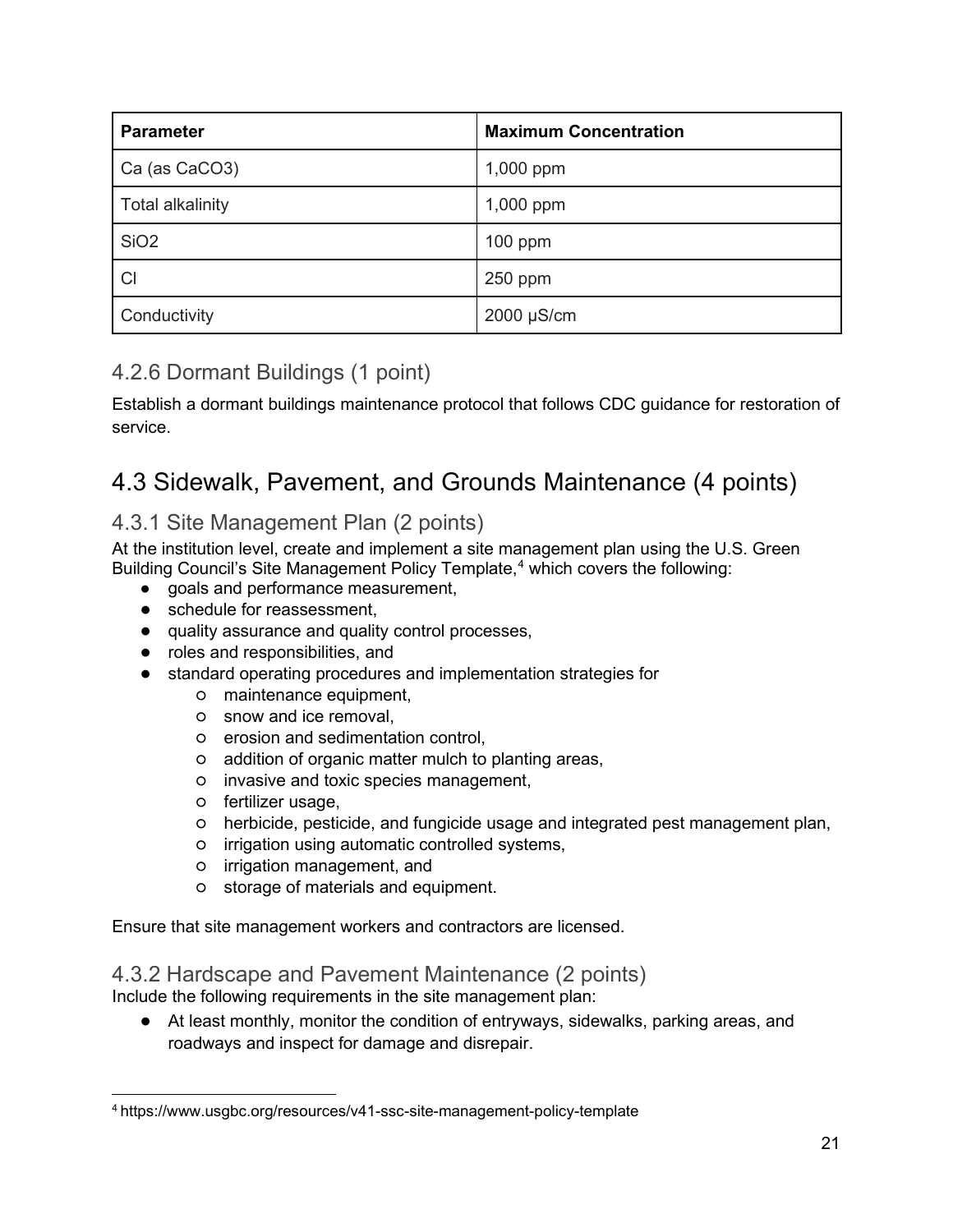● As needed, replace cracked and sunken surfaces and fill potholes to reduce the potential for injuries.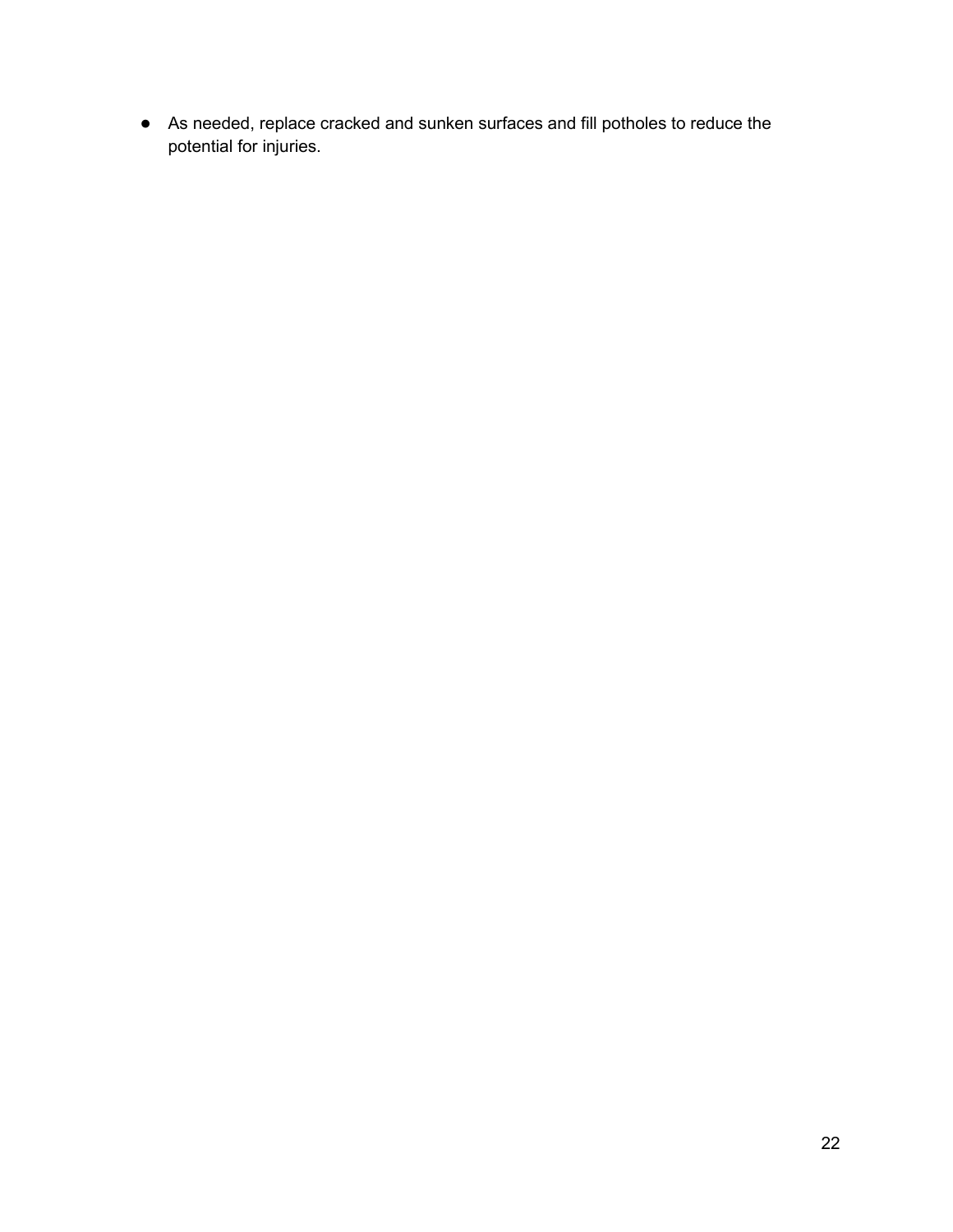# <span id="page-23-0"></span>Section 5. Monitoring and Evaluation

# <span id="page-23-1"></span>5.1 Indoor Air Quality Monitoring (15 points)

# 5.1.1 Carbon Dioxide (CO2) Monitoring (Required)

#### *K-12 School Districts*

Monitor levels of  $CO<sub>2</sub>$  during times of regular occupancy, at least once per calendar quarter while school is in session and during the *performance period*, across a sample of buildings in the following building locations:

- cafeteria.
- $\bullet$  gym,
- library, and
- two classrooms.

Points are awarded according to the following table.

#### **Points for Percentage of Buildings Included in CO<sub>2</sub> Monitoring**

| <b>Percentage Monitored</b>                         | <b>Points</b>             |
|-----------------------------------------------------|---------------------------|
| 10 percent (or 3 buildings, whichever is<br>higher) | Required for all projects |
| 25 percent                                          |                           |
| 50 percent                                          | 2                         |
| 100 percent                                         | 3                         |

The buildings selected for monitoring must be an Equity-Based Representative Sample (Appendix 2).

At the institution level, create a written action plan for situations when  $CO<sub>2</sub>$  levels exceed 900 ppm. Document all instances of  $CO<sub>2</sub>$  levels in excess of 900 ppm during occupancy throughout the *performance period* identified through monitoring, and provide a summary of the remediation action implemented.

#### *Higher Education Institutions*

Establish and implement a plan to monitor  $CO<sub>2</sub>$  and specify the building spaces to be tested. Conduct testing at least once per quarter, including periods of regular occupancy, during the *performance period* across a sample of buildings. Points are awarded according to the following table.

#### **Points for Percentage of Buildings Included in CO<sub>2</sub> Monitoring**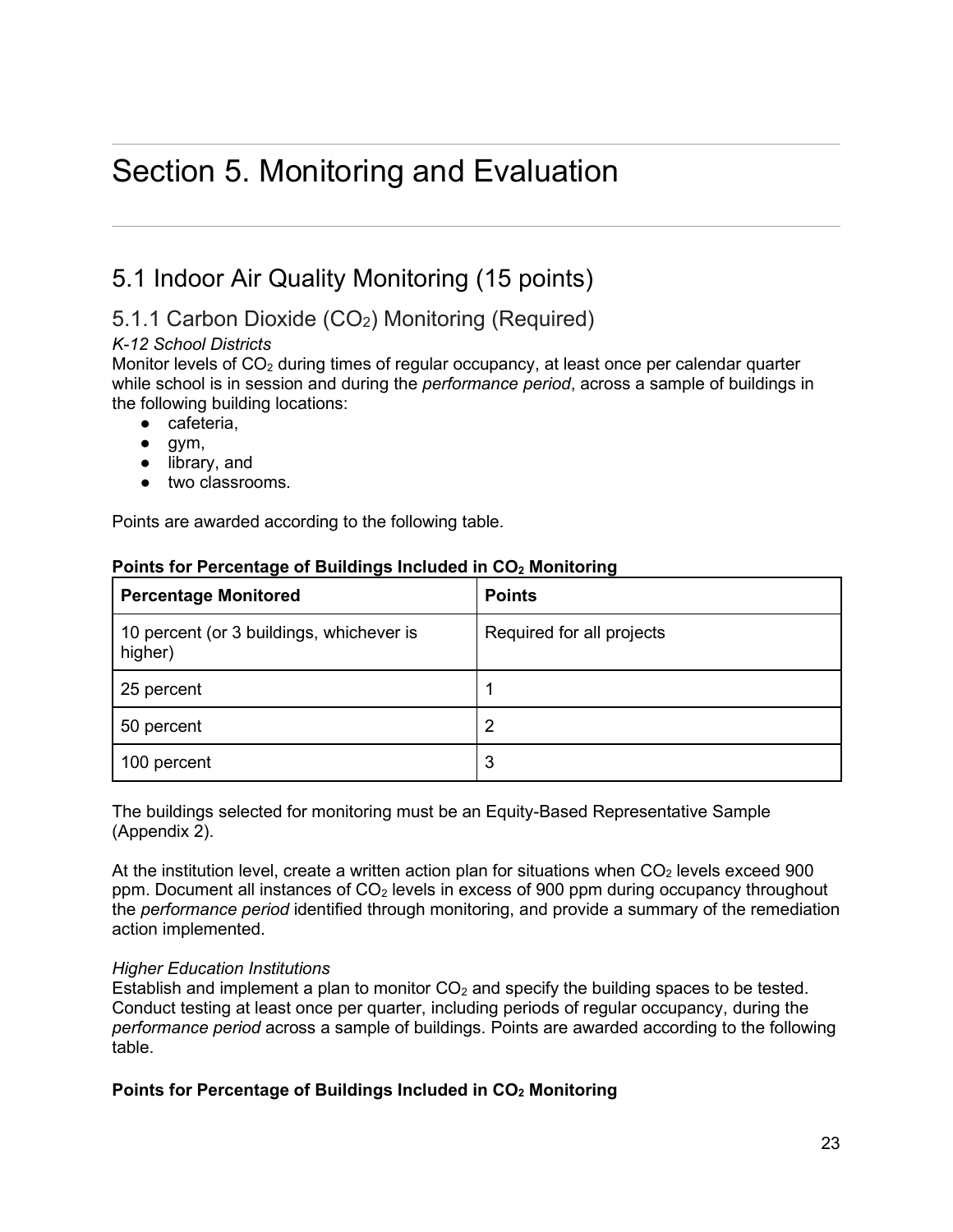| <b>Percentage Monitored</b>                         | <b>Points</b>             |
|-----------------------------------------------------|---------------------------|
| 10 percent (or 3 buildings, whichever is<br>higher) | Required for all projects |
| 25 percent                                          |                           |
| 50 percent                                          | 2                         |
| 100 percent                                         | 3                         |

The buildings selected for monitoring must be an Equity-Based Representative Sample (Appendix 2).

At the institution level, create a written action plan for situations when  $CO<sub>2</sub>$  levels exceed 900 ppm. Document all instances of CO<sub>2</sub> levels in excess of 900 ppm during occupancy throughout the *performance period* identified through monitoring, and provide a summary of the remediation action implemented.

### 5.1.2 Ongoing Monitoring for Contaminants (3 points)

In all institution buildings, establish and implement a plan to monitor indoor air quality (IAQ), including monitoring frequency, contaminants to be monitored, acceptable levels, and building spaces tested. Monitor, at minimum, the following contaminants:

- $\bullet$  CO<sub>2</sub>.
- mold,
- mildew,
- total volatile organic compounds (VOCs) and formaldehyde,
- radon,
- particulate matter ( $PM_{2.5}$  and/or  $PM_{10}$ ),
- ozone, and
- other elements that affect IAQ, such as bus diesel exhaust, sewer gas, and natural gas venting.

Conduct air quality testing in each building at least once during the *performance period*. Document the results and remediation actions.

#### 5.1.3 Action Planning to Address IAQ Issues (6 points)

Implement any of the following strategies, as appropriate, for contaminant monitoring and action planning in all buildings.

#### **5.1.3.1 Mold, Moisture, and Humidity Control** (1 point)

Create and implement an action plan for addressing mold and mildew consistent with U.S. EPA Tools for Schools, Appendix H, Mold and Moisture.

Monitor relative humidity to maintain industry-accepted standards, as described in U.S. EPA Tools for Schools.

#### **5.1.3.2 Contaminant Reduction** (2 points)

Create and implement an action plan for reducing radon, VOCs, formaldehyde,  $PM_{2.5}$  and/or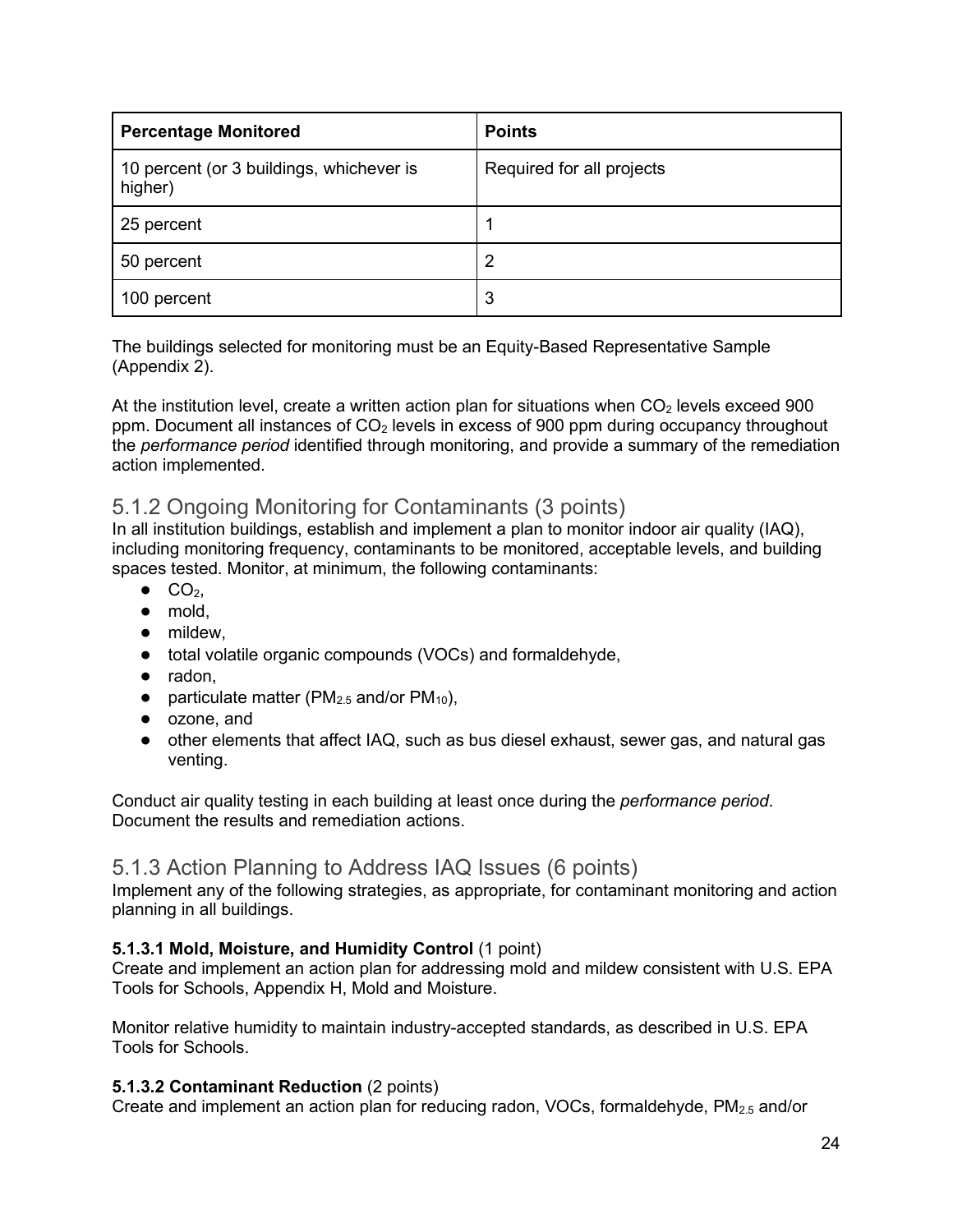PM10, ozone, and other elements that affect IAQ, such as bus diesel exhaust, sewer gas, and natural gas venting. Document the achieved reductions in contaminants during the *performance period*.

#### **5.1.3.3 Building Occupant Interviews** (1 point)

At least quarterly, interview building occupants in schools with frequent IAQ issues to help identify problem areas. Include the school nurse and other staff members who regularly engage with students and staff to identify any trends in health complaints.

#### **5.1.3.4 Asbestos Management** (1 point)

Develop and implement an Asbestos Hazard Emergency Response Act (AHERA) management plan for asbestos remediation.

#### **5.1.3.5 Emergency IAQ Issues** (1 point)

Create a written action plan for emergency air quality problems.

#### 5.1.4 Reporting on IAQ Issues (3 points)

At least annually, report to the school community, at minimum, the following information:

- all IAQ issues found in each building through contaminant testing or reported by a building occupant,
- the scope and scale of the issues,
- remediation activities underway,
- the distribution of IAQ issues by school demographics,
- areas of disproportionate IAQ effect by school demographics, and
- any other relevant trends indicated by the data.

# <span id="page-25-0"></span>5.2 Performance Measurement, Metrics, and Data Tracking (2 points)

- Document the size and age of all buildings.
- Track the number of work orders written against the building inventory.
- Monitor work orders to ensure that all schools receive timely and equitable attention to maintenance and operations matters.
- Review, identify, and plan for improvements using data and trends identified through the IAQ and building system monitoring.

# <span id="page-25-1"></span>5.3 Staffing Formulas (1 point)

- Develop staffing formulas that take into consideration building size, occupant load, space usage, and any unique needs of student populations.
- Use staffing formulas when making staffing decisions.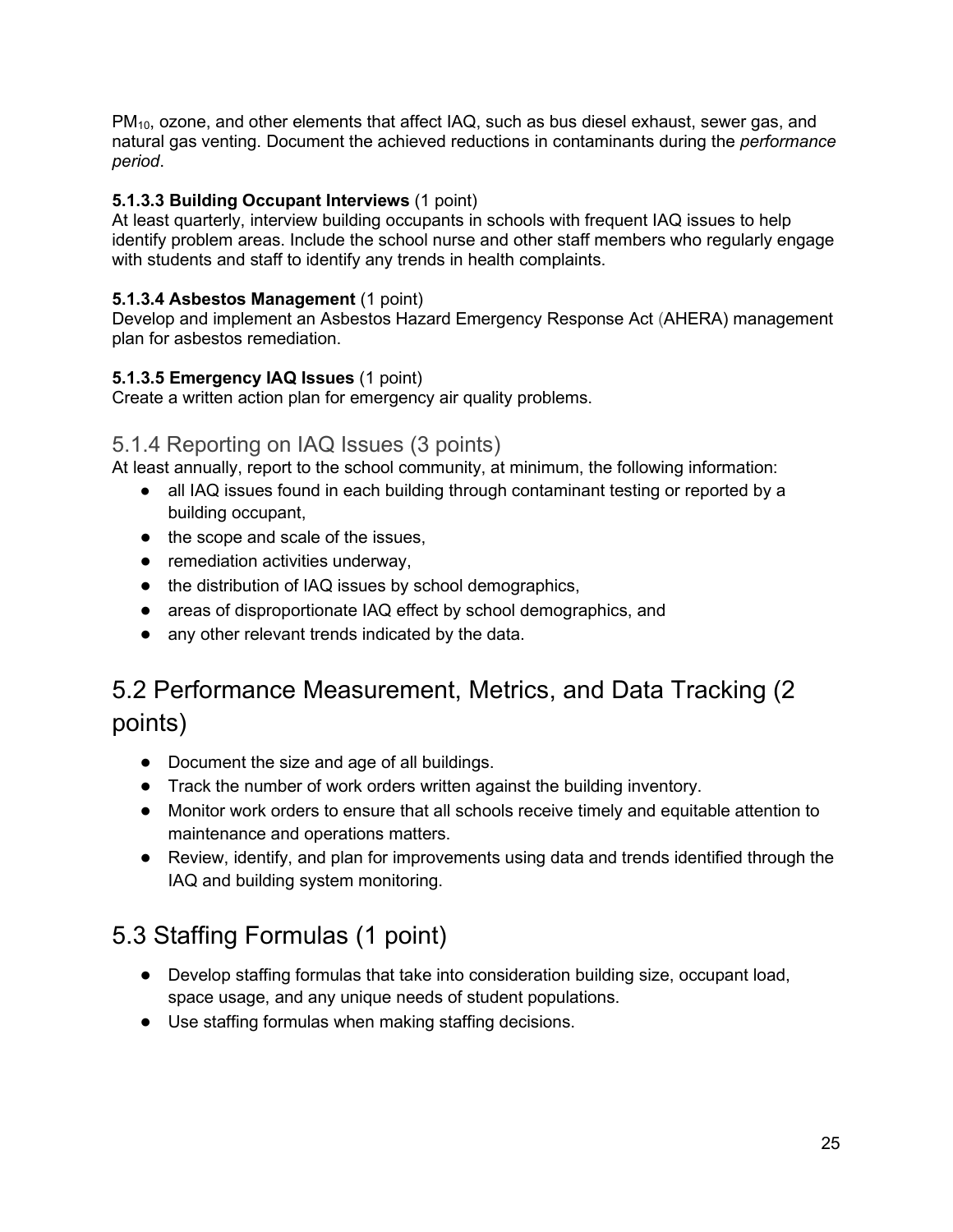# <span id="page-26-0"></span>5.4 Ongoing Training (4 points)

# 5.4.1. Annual Training for Cleaning Personnel (2 points)

Provide all cleaning personnel who have been on staff at least one year 24 or more hours of annual training, delivered through in-service, continuing education, or professional development, to maintain knowledge of correct procedures for safety, cleaning products, equipment, techniques, and relevant environmental standards. Points are awarded according to the following table.

#### **Points for Hours of Annual Training for Cleaning Personnel**

| <b>Hours</b> | <b>Points</b> |
|--------------|---------------|
| 40           |               |
| 24           |               |

Document requests for training accommodations (e.g., materials in a non-English language, transcripts or recordings of presentations) and the accommodations provided.

Maintain records for each staff member of all training required by this standard. Records must include the following:

- topics addressed in the training,
- general outline of information covered,
- name and qualifications of the trainer, and
- dates and duration of the training.

Retain the records for all training for the duration of each staff member's employment, and for one year after departure.

Within one month of annual training, use a pass-fail test or hands-on check with equipment to ensure that personnel understand and can successfully implement skills taught during onboarding training. Maintain a record of skills testing alongside other training records.

During the *performance period* and at least once every two years, conduct an evaluation of materials to check for relevance and appropriateness. Update materials as needed.

# 5.4.2 Cross-Departmental Training (1 point)

During the *performance period* and at least once per year, provide teachers, nurses, food service staff, maintenance and grounds staff, transportation personnel, and other relevant school personnel training on their roles and responsibilities in supporting the plan, promoting health and safety, and minimizing the spread of infectious disease.

Document requests for training accommodations (e.g., materials in a non-English language, transcripts or recordings of presentations) and the accommodations provided.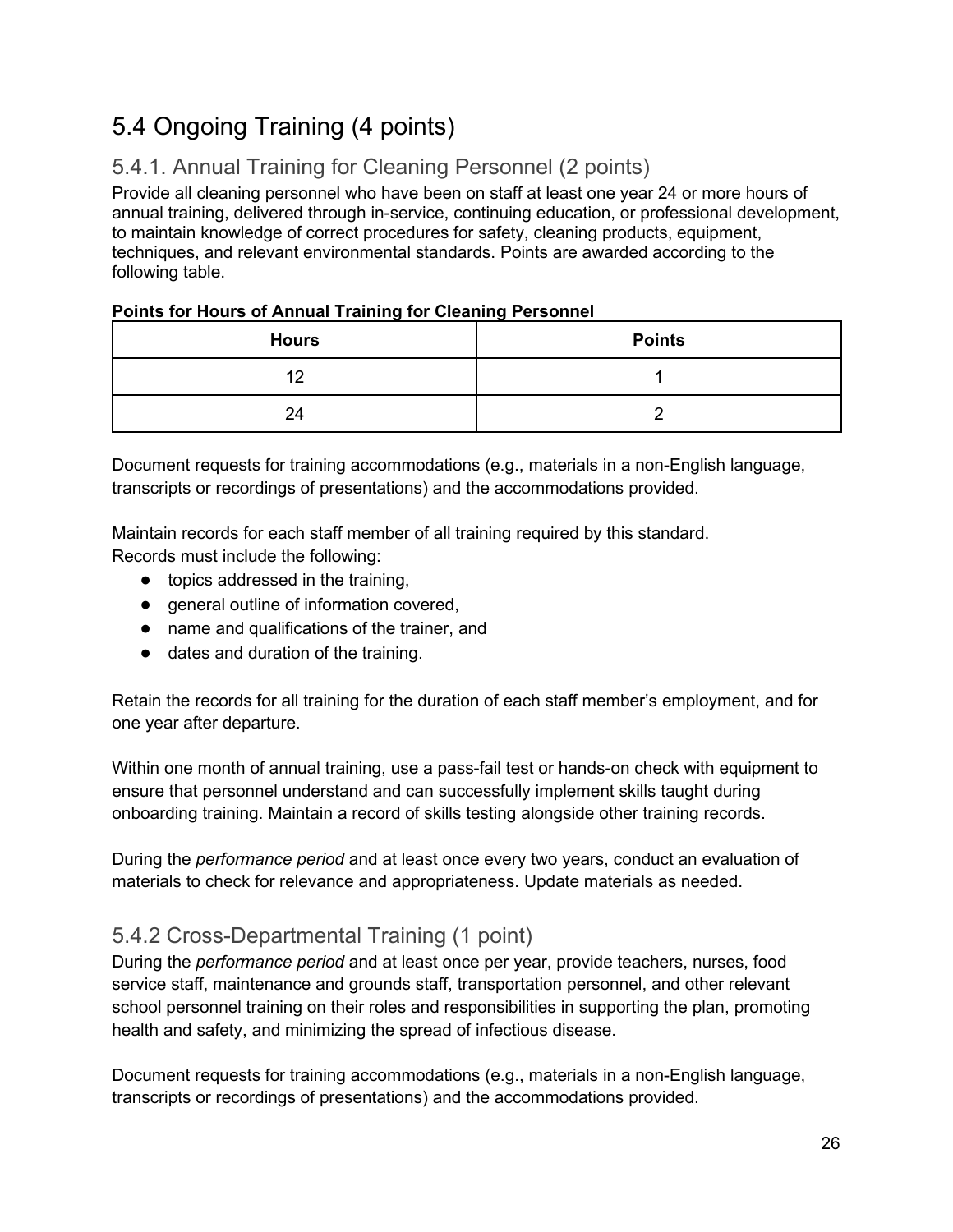Maintain records for each staff member of all training required by this standard. Records must include the following:

- topics addressed in the training,
- general outline of information covered,
- name and qualifications of the trainer, and
- dates and duration of the training.

Retain the records for all training for the duration of each staff member's employment, and for one year after departure.

### 5.4.3 Procurement Training (1 point)

During the *performance period* and at least once per year, provide procurement staff training on selecting environmentally preferable cleaning products, materials, and equipment; understanding third-party product certifications; and soliciting cleaning personnel's assessment of the cleaning products.

Document requests for training accommodations (e.g., materials in a non-English language, transcripts or recordings of presentations) and the accommodations provided.

Maintain records for each staff member of all training required by this standard. Records must include the following:

- topics addressed in the training,
- general outline of information covered,
- name and qualifications of the trainer, and
- dates and duration of the training.

Retain the records for all training for the duration of each staff member's employment, and for one year after departure.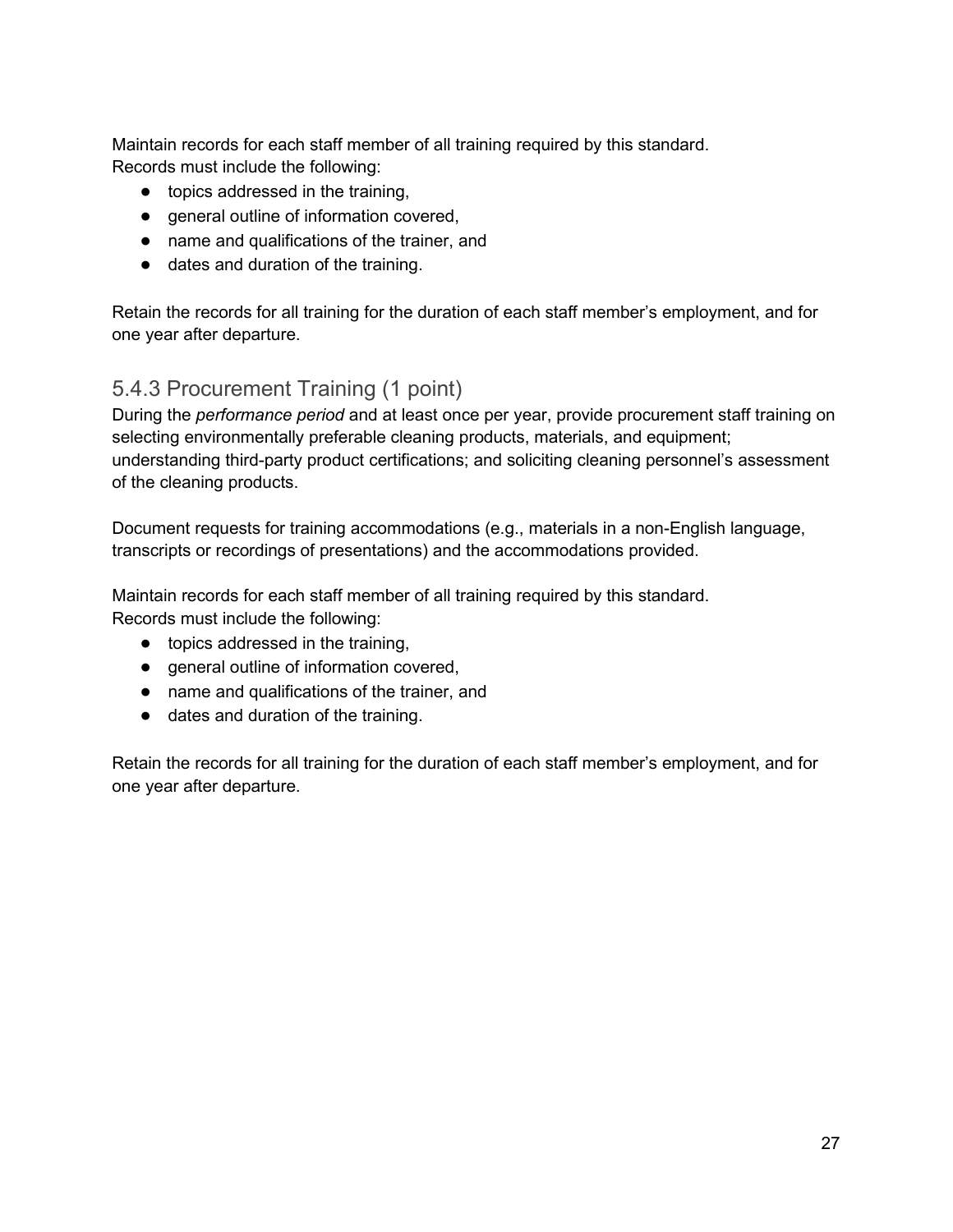# <span id="page-28-0"></span>Appendix 1: Glossary

**concentrate** a product that must be substantially diluted with water before use. To comply with the requirements of Green Seal GS-37, glass, restroom, and carpet cleaners must be concentrated to at least 1:16; general-purpose cleaners must be concentrated to at least 1:32.

**dilution control** a procedure or formulation that achieves the proper mix of a concentrated product while limiting workers' exposure. Examples include tablets, dissolvable film pods, closed dilution systems, and premeasured pouches.

**disinfect** to destroy infectious microorganisms (bacteria, viruses, mold, mildew) present on hard surfaces.

**disproportionate impact** an outcome experienced by one subgroup that is substantially different (lower or higher) from the benchmark rate.

**economic disadvantage** an unfavorable status of wealth or resources. For the purposes of this standard, the percentage of students in a school who are eligible for free or reduced-price lunch (FRPL) under the National School Lunch Program (NSLP) is the most appropriate proxy measure for economic disadvantage.

**environmentally preferable product** a product certified as "green" based on the consequences for human health and safety, ecological toxicity, other environmental effects, and resource conservation, as appropriate, of the product and its packaging, on a life-cycle basis. The designation may come from a Type 1 (i.e., third-party) environmental label developed in accordance with the ISO 14024 Environmental Labeling Standard, or from an established, legitimate, nationally recognized program that has no financial interest or stake in sales of the product, or other conflict of interest. The designation must distinguish market leadership for the product category, and the criteria must be publicly available and transparent.

**equity** fairness and impartiality, such that one's identity has no influence on how one fares in society. In education, equity is a measure of achievement, fairness, and opportunity made possible by the educational institution's structure, policies, and practices.

**ergonomic** designed for human comfort, safety, and injury prevention during use. The word may apply to a product, tool, piece of equipment, furniture, or other accessory.

**high-touch surface** a surface that may be handled frequently. Examples include counters, tables, doorknobs, light switches, handles, stair rails, elevator buttons, desks, keyboards, phones, toilets, faucets, and sinks.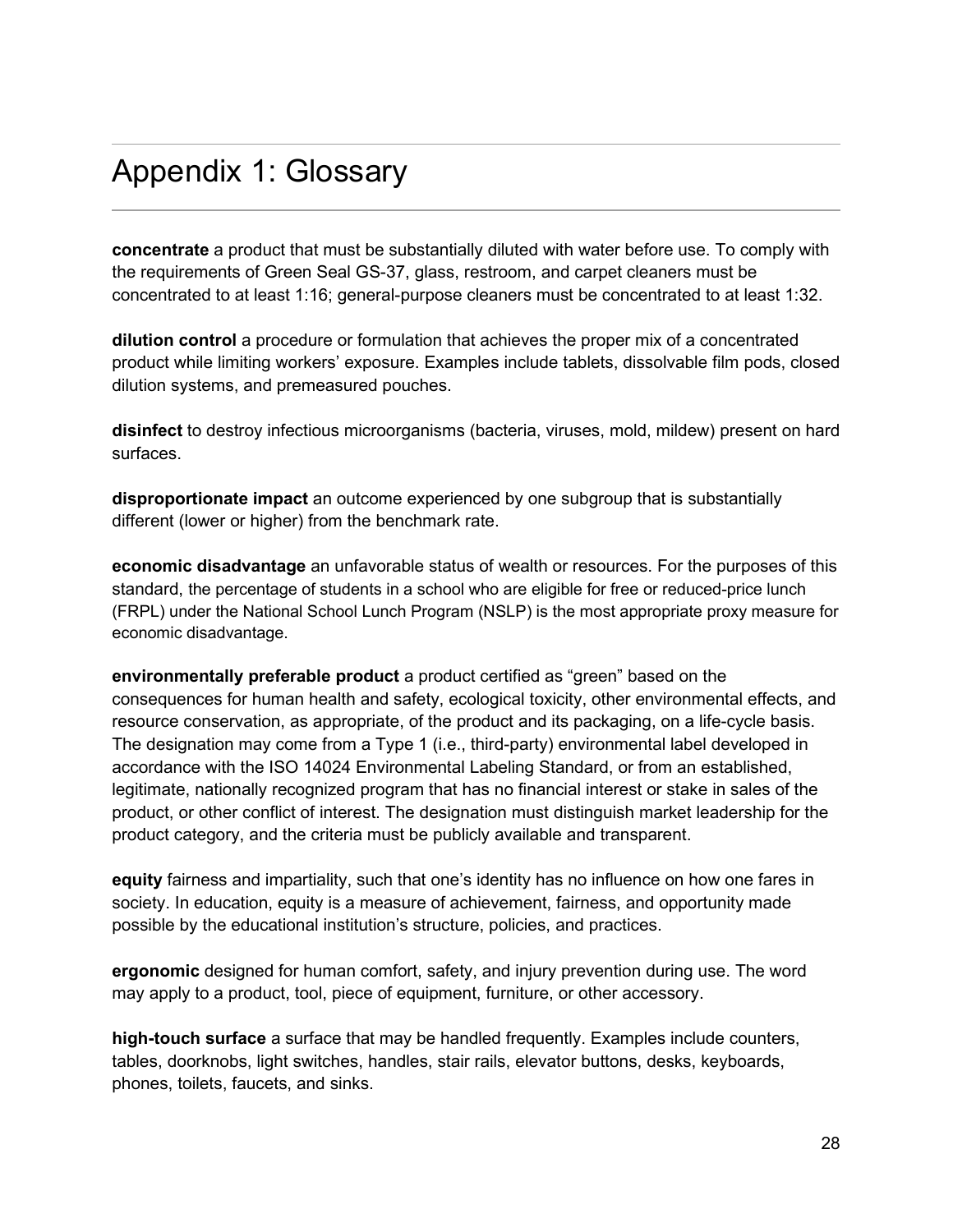**performance period** the most recent period of operations preceding the certification application. It must be at least three months but no more than 12 months, unless noted otherwise in the standard requirements. All performance periods must overlap and conclude within 30 days of each other.

**restorative carpet cleaning** a procedure used when accumulated soils and cleaning residues need to be extracted to return the carpet to a relatively clean (free of unwanted matter) condition or when interim cleaning systems are not achieving desired results.

**sanitize** to reduce bacteria to levels specified by public health codes or regulations. *Note: Sanitizing uses chemicals to kill bacteria on surfaces; it is not intended to kill viruses.*

**vulnerable population** building occupants who are more susceptible than the general population to health risks that cleaning operations may pose.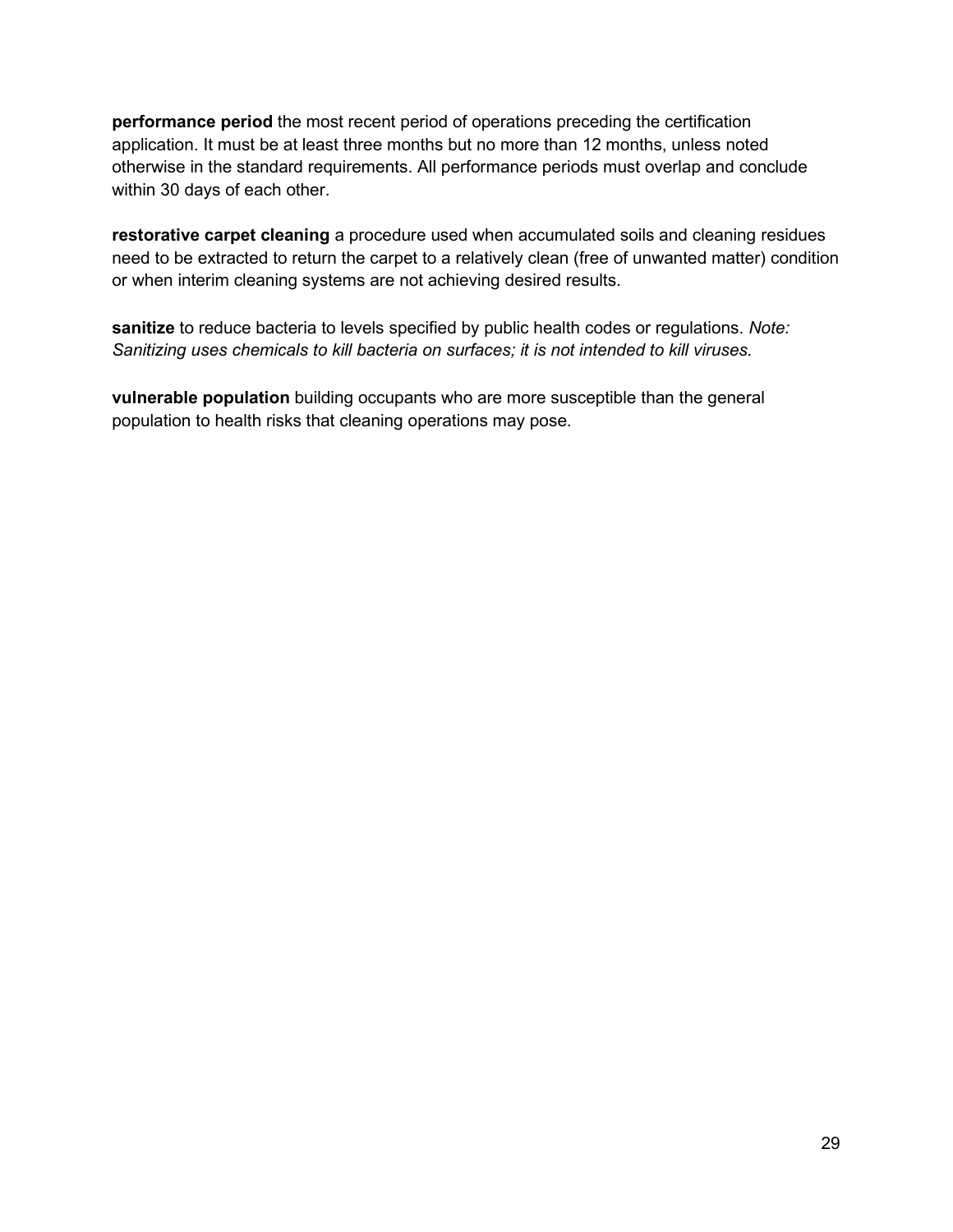# <span id="page-30-1"></span><span id="page-30-0"></span>Appendix 2: Equity-Based Representative Sample

Compliance with criteria 1.2 (Plan Development) and 5.1 (Indoor Air Quality Monitoring) require applicants to select a balanced sample of schools. Determine an Equity-Based Representative Sample through the steps that follow.

#### *K-12 School Districts*

Provide the following:

- 1. A data set of all schools in the district that includes student population and racial demographics from the current school year.
- 2. A list of all schools organized in descending order by the percentage of Black, Indigenous, and People of Color (BIPOC) students (combined) in each school.
- 3. The average percentage of BIPOC students in the district.
- 4. A list of the schools whose percentage of BIPOC students is +/- 10% of the district average.
- 5. The 20% of schools with the highest percentage of BIPOC students.
- 6. The 20% of schools with the lowest percentage of BIPOC students.
- 7. Repeat Steps 1–6, calculating the percentage of students who are *economically disadvantaged* (as defined in Appendix 1, Glossary).
- 8. A list of schools in each of the following three groups:
	- a. The 20% of schools with the highest percentage of BIPOC students AND the highest percentage of *economically disadvantaged* students.
	- b. Schools within +/- 10% of the district average percentage of BIPOC students AND within +/- 10% of the district average percentage of *economically disadvantaged* students.
	- c. The 20% of schools with the lowest percentage of BIPOC students AND the lowest percentage of *economically disadvantaged* students.
- 9. The total number and percentage of students in each of the three groups (Step 8).

The Equity-Based Representative Sample must include, at minimum, one school from each group (Steps 8a, 8b, and 8c).

In addition, any school, regardless of demographic or socioeconomic indicators, that has a *vulnerable population* more than 20 percent higher than the average *vulnerable population* size across all schools must be included in the Equity-Based Representative Sample.

For districts with 35 or more schools, the Equity-Based Representative Sample must include at least 10 percent of schools. Add schools to the sample as follows:

#### **Sample Size and Composition, Based on School District Size**

| <b>Additional School (Total Schools in District)</b> | <b>Assigned Group</b> |
|------------------------------------------------------|-----------------------|
|------------------------------------------------------|-----------------------|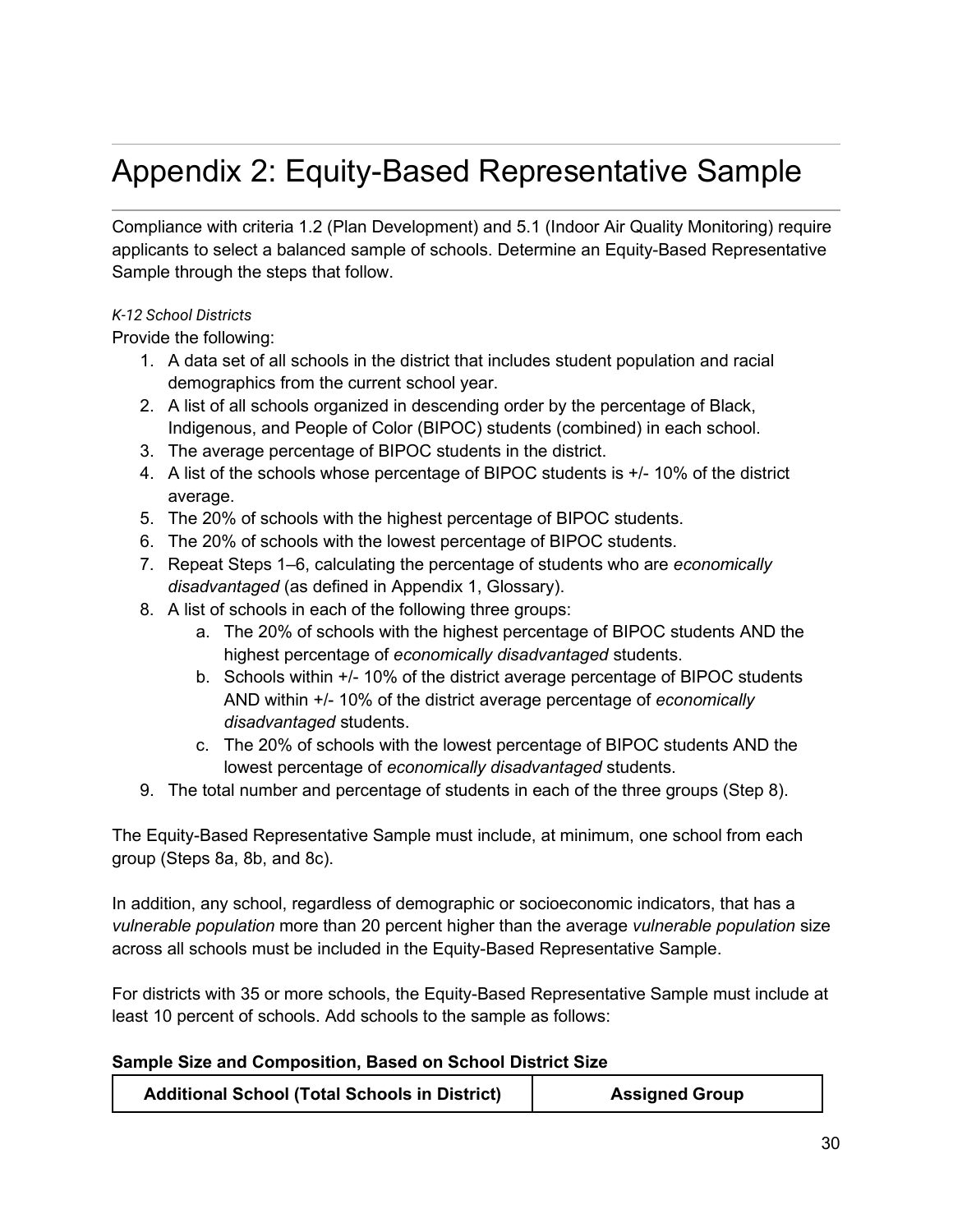| School $#4$ (35-44 schools)  | Group 8a |
|------------------------------|----------|
| School #5 (45–54 schools)    | Group 8b |
| School #6 (55–64 schools)    | Group 8c |
| School #7 (65-74 schools)    | Group 8a |
| School #8 (75–84 schools)    | Group 8b |
| School #9 (85-94 schools)    | Group 8c |
| School #10 (95-104 schools)  | Group 8a |
| School #11 (105-114 schools) | Group 8b |
| School #12 (115-124 schools) | Group 8c |

#### *Higher Education Institutions*

List the buildings where students are regular occupants, by type: dormitory, lecture hall, dining hall, etc. Include in the Equity-Based Representative Sample an equal number of each building type, with no fewer than three or 10 percent (whichever is higher) of buildings in the sample.

Identify *equity* gaps at the institution through demographic and socioeconomic data disaggregation using a *disproportionate impact* method, such as the following:

- percentage point gap index,
- 80% rule index, or
- proportionality index.

For each *equity* gap identified, include in the sample any building where an identified group is disproportionately represented above the baseline. If no buildings have disproportionate representation of an identified group, ensure that the identified group is represented in the buildings selected for the sample.

In addition, any building, regardless of demographic or socioeconomic indicators, that has a *vulnerable population* more than 20 percent higher than the average *vulnerable population* size across all buildings must be included in the Equity-Based Representative Sample.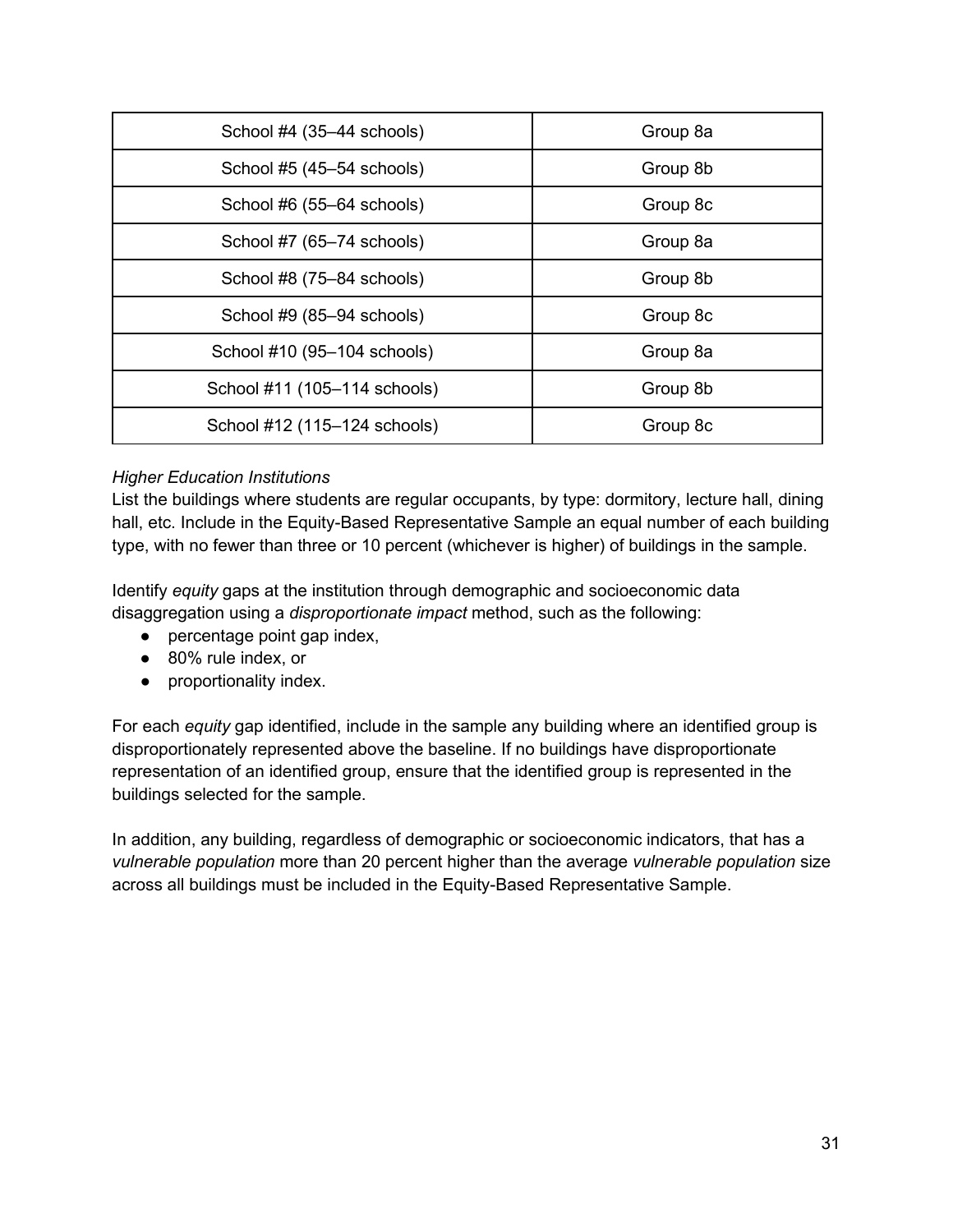# <span id="page-32-0"></span>Appendix 3: Cleaning Personnel Training Curriculum

#### Safety Training

Provide cleaning personnel with safety training that covers, at minimum, the following topics:

- reducing and preventing *ergonomic* injuries,
- avoiding exposure to hazardous materials, including in chemistry laboratories,
- properly storing and disposing of hazardous materials,
- properly using and disposing of PPE,
- properly rinsing and disposing of leftover cleaning products and empty containers,
- safely using powered equipment,
- avoiding exposure to bloodborne pathogens, and
- preventing slips and falls.

#### Site-Specific Training

Provide cleaning personnel with site-specific training that covers, at minimum, the following topics:

- cleaning procedures for their assigned facilities,
- the facility-specific cleaning plan,
- measures for protecting *vulnerable population*s, and
- <span id="page-32-1"></span>● communication protocols for hazardous events.

# <span id="page-32-2"></span>Appendix 4: Approved Third-Party Certifications for Consumable Goods Purchasing

| <b>Product Category</b>                                                          | <b>Approved Certification</b>                                |
|----------------------------------------------------------------------------------|--------------------------------------------------------------|
| General-purpose (all-purpose) cleaners and degreasers                            | Green Seal<br>Safer Choice<br>UL Ecologo<br>$\bullet$        |
| Bathroom cleaners and deodorizers (includes hard surface,<br>toilet, and urinal) | Green Seal<br>• Safer Choice<br>UL Ecologo<br>$\bullet$      |
| Glass, mirror, and window cleaners                                               | Green Seal<br><b>Safer Choice</b><br>UL Ecologo<br>$\bullet$ |
| Carpet, rug, and upholstery cleaners (includes routine and                       | Green Seal                                                   |